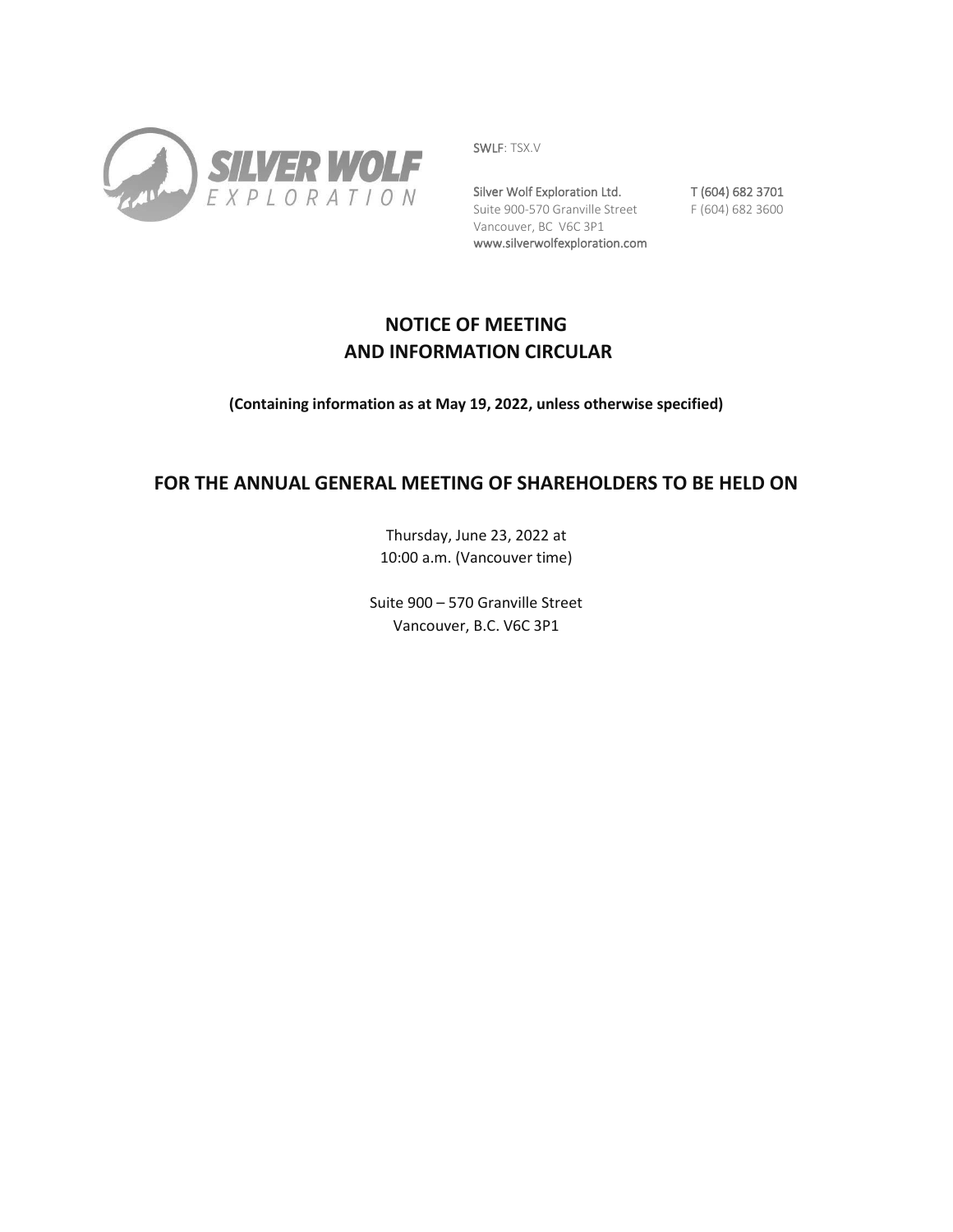## **NOTICE OF ANNUAL GENERAL MEETING**

TAKE NOTICE that the 2022 Annual General Meeting of the Shareholders of **Silver Wolf Exploration Ltd.** (hereinafter called the "Company") will be held at Suite 900 - 570 Granville Street, Vancouver, British Columbia, V6C 3P1, on **Thursday, June 23, 2022** at 10:00 a.m. (Vancouver time) for the following purposes:

- 1. to receive the Report of the Directors;
- 2. to receive the financial statements of the Company for its fiscal year ended December 31, 2021 and the report of the Auditors thereon;
- 3. to appoint Auditors for the ensuing year and to authorize the Directors to fix their remuneration;
- 4. to determine the number of directors and to elect directors;
- 5. to ratify the 10% Rolling Stock Option Plan as described in the accompanying Information Circular; and
- 6. to transact such other business as may properly come before the Meeting.

Accompanying this Notice are the Information Circular dated May 19, 2022 and Form of Proxy. The accompanying Information Circular provides information relating to the matters to be addressed at the meeting and is incorporated into this Notice.

Shareholders are entitled to vote at the Meeting either in person or by proxy in accordance with the procedures described in the Information Circular accompanying this Notice. Those who are unable to attend the meeting are requested to read, complete, sign, and mail the enclosed form of proxy in accordance with the instructions set out in the proxy and in the Information Circular accompanying this Notice.

DATED at Vancouver, British Columbia, this 19<sup>th</sup> day of May, 2022.

## **BY ORDER OF THE BOARD OF DIRECTORS**

\_\_\_\_\_\_\_\_\_\_\_\_\_\_\_\_\_\_\_\_\_\_\_\_\_\_\_\_\_\_\_\_\_\_\_\_\_\_\_\_\_\_

*"David Wolfin"* 

David Wolfin Chief Executive Officer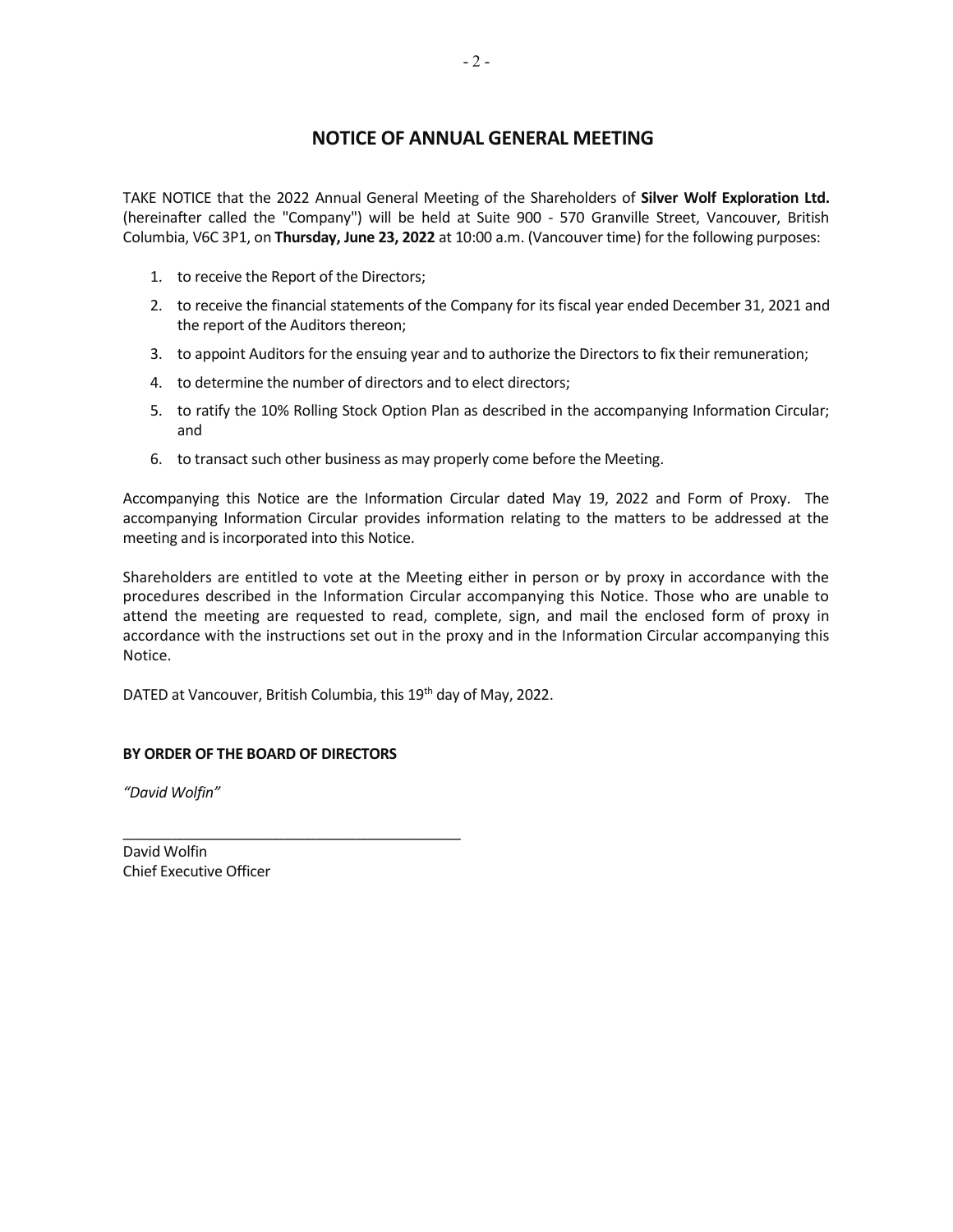## **SILVER WOLF EXPLORATION LTD.**

Suite 900 – 570 Granville Street Vancouver, BC V6C 3P1 Tel.: (604) 682-3701

#### **INFORMATION CIRCULAR**

#### **AS AT AND DATED May 19, 2022**

This Information Circular accompanies the Notice of the 2022 Annual General Meeting (the "**Meeting**") of shareholders of Silver Wolf Exploration Ltd. (hereinafter called the "**Company**") and is furnished in connection with a solicitation of proxies for use at that Meeting and at any adjournment thereof.

## **APPOINTMENT OF PROXYHOLDERS AND COMPLETION AND REVOCATION OF PROXIES**

The purpose of a proxy is to designate persons who will vote the proxy on a shareholder's behalf in accordance with the instructions given by the Shareholder in the proxy. The persons named in the enclosed proxy (the "**Management Designees**") have been selected by the directors of the Company.

**A shareholder has the right to designate a person (who need not be a shareholder), other than the Management Designees to represent the shareholder at the Meeting. Such right may be exercised by inserting in the space provided for that purpose on the proxy the name of the person to be designated, and by deleting from the proxy the names of the Management Designees, or by completing another proper form of proxy and delivering the same to the transfer agent of the Company.** Such shareholder should notify the nominee of the appointment, obtain the nominee's consent to act as proxyholder and attend the Meeting, and provide instructions on how the shareholder's shares are to be voted. The nominee should bring personal identification with them to the Meeting.

To be valid, the proxy must be dated and executed by the shareholder or an attorney authorized in writing, with proof of such authorization attached (where an attorney executed the proxy). The proxy must then be delivered to the Company's registrar and transfer agent, Computershare Investor Services Inc., Proxy Department, 100 University Avenue, 8th Floor, Toronto, Ontario, M5J 2Y1, or at the head office of the Company at Suite 900 – 570 Granville Street, Vancouver, British Columbia, V6C 3P1, at least 48 hours, excluding Saturdays, Sundays and holidays, before the time of the Meeting or any adjournment thereof. Proxies received after that time may be accepted by the Chairman of the Meeting in the Chairman's discretion, but the Chairman is under no obligation to accept late proxies.

Any registered shareholder who has returned a proxy may revoke it at any time before it has been exercised. A proxy may be revoked by a registered shareholder personally attending at the Meeting and voting their shares. A shareholder may also revoke their proxy in respect of any matter upon which a vote has not already been cast by depositing an instrument in writing, including a proxy bearing a later date executed by the registered shareholder or by their authorized attorney in writing, or, if the shareholder is a corporation, under its corporate seal by an officer or attorney thereof duly authorized, either at the office of the Company's registrar and transfer agent at the foregoing address or the head office of the Company at the foregoing address, at any time up to and including the last business day preceding the date of the Meeting, or any adjournment thereof at which the proxy is to be used, or by depositing the instrument in writing with the Chairman of such Meeting, or any adjournment thereof.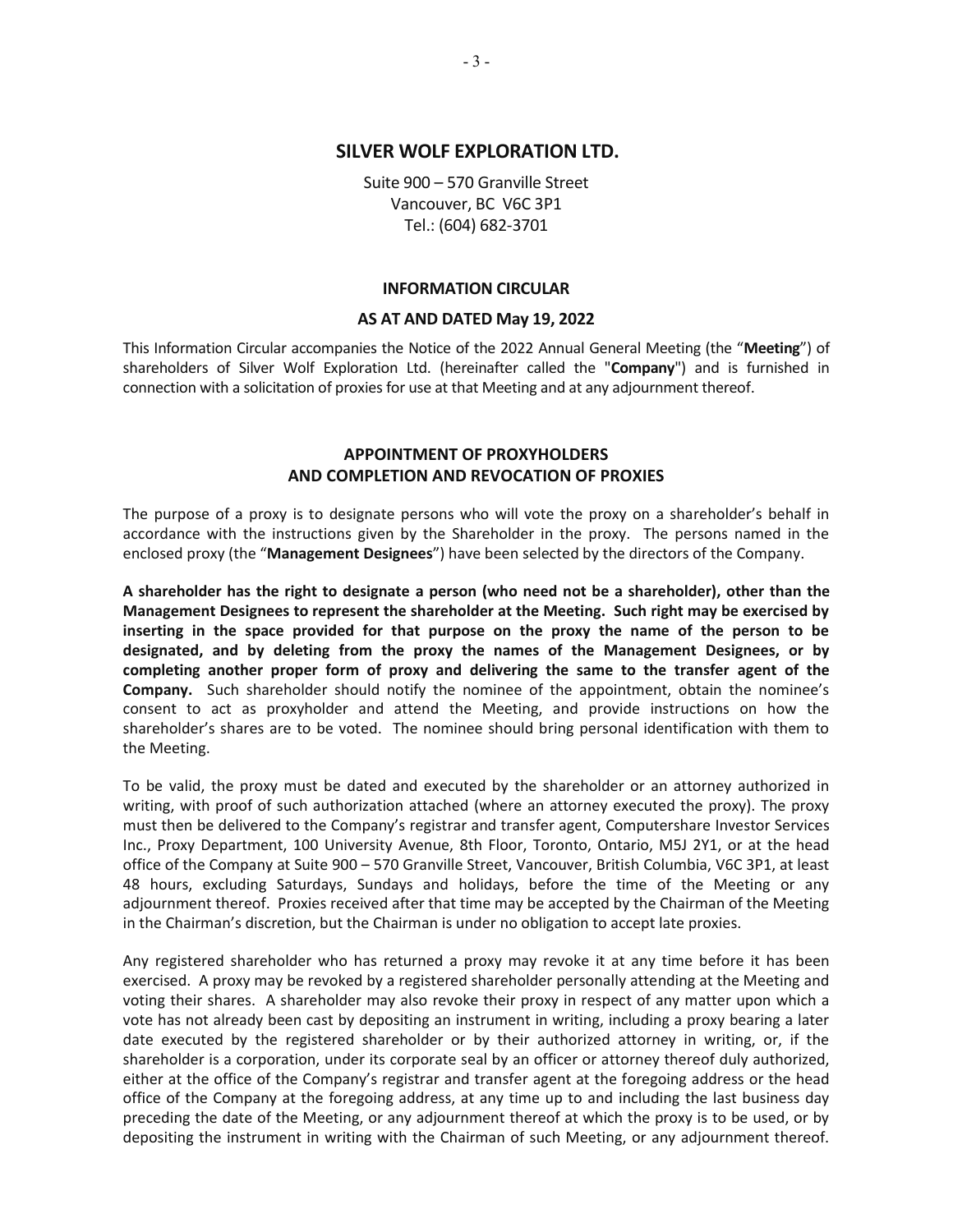**Only registered shareholders have the right to revoke a proxy. Non-registered Shareholders who wish to change their vote must, at least seven days before the Meeting, arrange for their respective nominees to revoke the proxy on their behalf.**

#### **PERSONS OR COMPANIES MAKING THE SOLICITATION**

## THE ENCLOSED PROXY IS BEING SOLICITED BY MANAGEMENT OF THE COMPANY

Although it is expected that the solicitation of proxies will be primarily by mail, proxies may also be solicited by electronic delivery where requested by the Shareholders, as well as personally or by telephone by directors, officers, employees or consultants of the Company. Arrangements will also be made with clearing agencies, brokerage houses and other financial intermediaries to forward proxy solicitation material to the beneficial owners of common shares of the Company ("**Common shares**") pursuant to the requirements of National Instrument 54-101 - *Communication with Beneficial Owners of Securities of a Reporting Issuer* ("**National Instrument 54-101**").

The Canadian securities regulators have adopted new rules under National Instrument 54-101 which permit the use of notice-and-access for proxy solicitation, instead of the traditional physical delivery of material. This new process provides the option to post meeting related materials, including management information circulars, as well as annual financial statements, and related Management's Discussion and Analysis ("MD&A") on a website in addition to SEDAR. Under notice-and-access, such meeting related materials will be available for viewing for up to one (1) year from the date of posting, and a paper copy of the material can be requested at any time during this period. The Company is not relying on the notice-and-access provisions of National Instrument 54-101 to send proxy related materials to registered shareholders or beneficial owners of shares in connection with the Meeting.

The Company may reimburse shareholders' nominees or agents (including brokers holding shares on behalf of clients) for the cost incurred in obtaining from their principals' authorization to execute forms of proxy. No solicitation will be made by specifically engaged employees or soliciting agents. The cost of solicitation will be borne by the Company. Unless otherwise stated, the information contained in this Information Circular is given as at **May 19, 2022**.

### **VOTING OF PROXIES**

Each shareholder may instruct their proxyholder how to vote their Common shares by completing the blanks on the proxy. All Common shares represented at the Meeting by properly executed proxies will be voted or withheld from voting when a poll is required or requested and, where a choice with respect to any matter to be acted upon has been specified in the form of proxy, the Common shares represented by the proxy will be voted in accordance with such specification. **In the absence of any such specification as to voting on the proxy, the Management Designees, if named as proxyholder, will vote in favour of the matters set out therein.** 

**The enclosed proxy confers discretionary authority upon the Management Designees, or other person named as proxyholder, with respect to amendments to or variations of matters identified in the Notice of Meeting and any other matters which may properly come before the Meeting. As of the date hereof, the Company is not aware of any amendments to, variations of or other matters which may come before the Meeting. If other matters properly come before the Meeting, then the Management Designees intend to vote in a manner which in their judgment is in the best interests of the Company.** 

In order to approve a motion proposed at the Meeting, a majority of greater than 50% of the votes cast will be required (an "ordinary resolution"), unless the motion requires a "special resolution" in which case a majority of 66 2/3% of the votes cast will be required.

### **VOTING SHARES AND PRINCIPAL HOLDERS THEREOF**

The Company is authorized to issue unlimited Common shares without par value. There is one class of shares only. As at the date hereof there are **31,248,766** common shares issued and outstanding. At an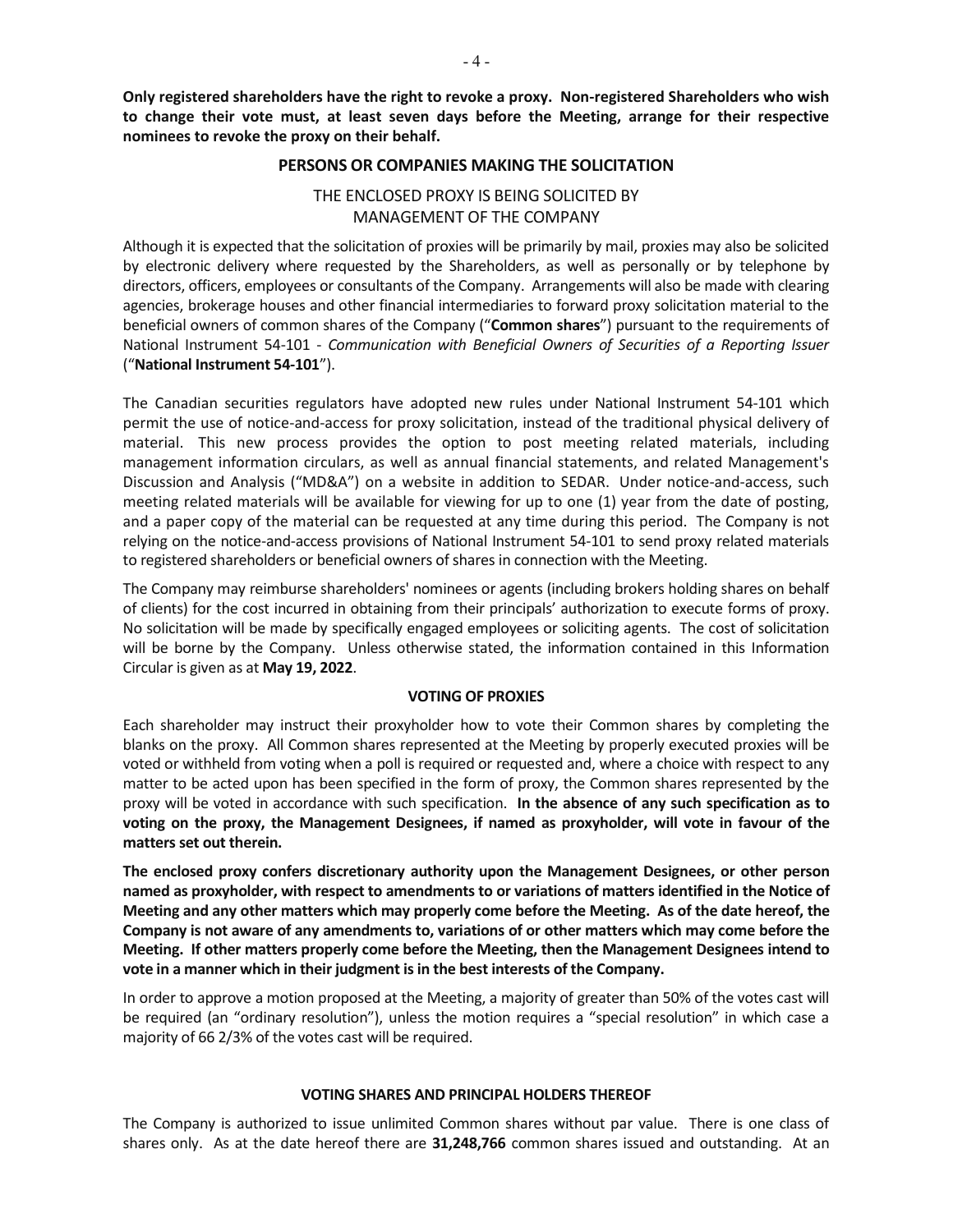Annual General Meeting of the Company, on a show of hands, every shareholder present in person and entitled to vote and every proxy holder duly appointed by a holder of a share who would have been entitled to vote shall have one vote and on a poll, every shareholder present in person or represented by proxy shall have one vote for each share of which such shareholder is the registered holder.

To the knowledge of the directors and senior officers of the Company, no person or company beneficially owns, directly or indirectly, or exercises control or direction over, voting securities carrying more than 10% of the outstanding voting rights of the Company other than:

| <b>Name</b>  | <b>Number of Voting Securities</b> | Percentage |
|--------------|------------------------------------|------------|
| David Wolfin | 9,253,410                          | 29.61%     |

The Articles of the Company provide that a quorum for the transaction of business at the Meeting is two (2) shareholders, or one or more proxyholders representing two shareholders, or one shareholder and a proxyholder representing another shareholder.

The directors have determined that all shareholders of record as of the **May 19, 2022** will be entitled to receive notice of and to vote at the Meeting. Those shareholders so desiring may be represented by proxy at the Meeting.

## **BENEFICIAL HOLDERS**

Only registered shareholders or duly appointed proxy-holders are permitted to vote at the Meeting. Most shareholders of the Company are "non-registered" or "beneficial" shareholders because the shares they own are not registered in their names, but are instead registered in the name of the brokerage firm, bank or trust company through which they purchased the shares. More particularly, a person is not a registered shareholder in respect of shares which are held on behalf of that person (the "**Beneficial Holder**") but which are registered either: (a) in the name of an intermediary (an "**Intermediary**") that the Beneficial Holder deals with in respect of the shares (Intermediaries include, among others, banks, trust companies, securities dealers or brokers and trustees or administrators of self-administered RRSP's, RRIF's, RESPs and similar plans); or (b) in the name of a clearing agency (such as The Canadian Depository for Securities Limited ("**CDS**")) of which the Intermediary is a participant. In accordance with the requirements of National Instrument 54-101 of the Canadian Securities Administrators, the Company has distributed copies of the Notice of Meeting, this Information Circular and the Proxy (collectively, the "**Meeting Materials**") directly, and to the clearing agencies and Intermediaries for onward distribution to Beneficial Holders. If you are a non-registered owner, and the issuer or its agent has sent these materials directly to you, your name and address and information about your holdings of securities, have been obtained in accordance with applicable securities regulatory requirements from the Intermediary holding on your behalf.

Intermediaries are required to forward the Meeting Materials to Beneficial Holders unless a Beneficial Holder has waived the right to receive them. Very often, Intermediaries will use service companies to forward the Meeting Materials to Beneficial Holders. Generally, Beneficial Holders who have not waived the right to receive Meeting Materials will either:

- (a) be given a form of proxy **which has already been signed by the Intermediary** (typically by a facsimile, stamped signature), which is restricted as to the number of shares beneficially owned by the Beneficial Holder but which is otherwise not completed. Because the Intermediary has already signed the form of proxy, this form of proxy is not required to be signed by the Beneficial Holder when submitting the proxy. In this case, the Beneficial Holder who wishes to submit a proxy should otherwise properly complete the form of proxy and **deposit it with the Company's transfer agent as provided above; or**
- (b) more typically, be given a voting instruction form **which is not signed by the Intermediary,** and which, when properly completed and signed by the Beneficial Holder and **returned to the Intermediary or its service company,** will constitute voting instructions (often called a "proxy authorization form") which the Intermediary must follow. Typically, the proxy authorization form will consist of a one-page pre-printed form. Sometimes, instead of the one-page pre-printed form, the proxy authorization form will consist of a regular printed proxy form accompanied by a page of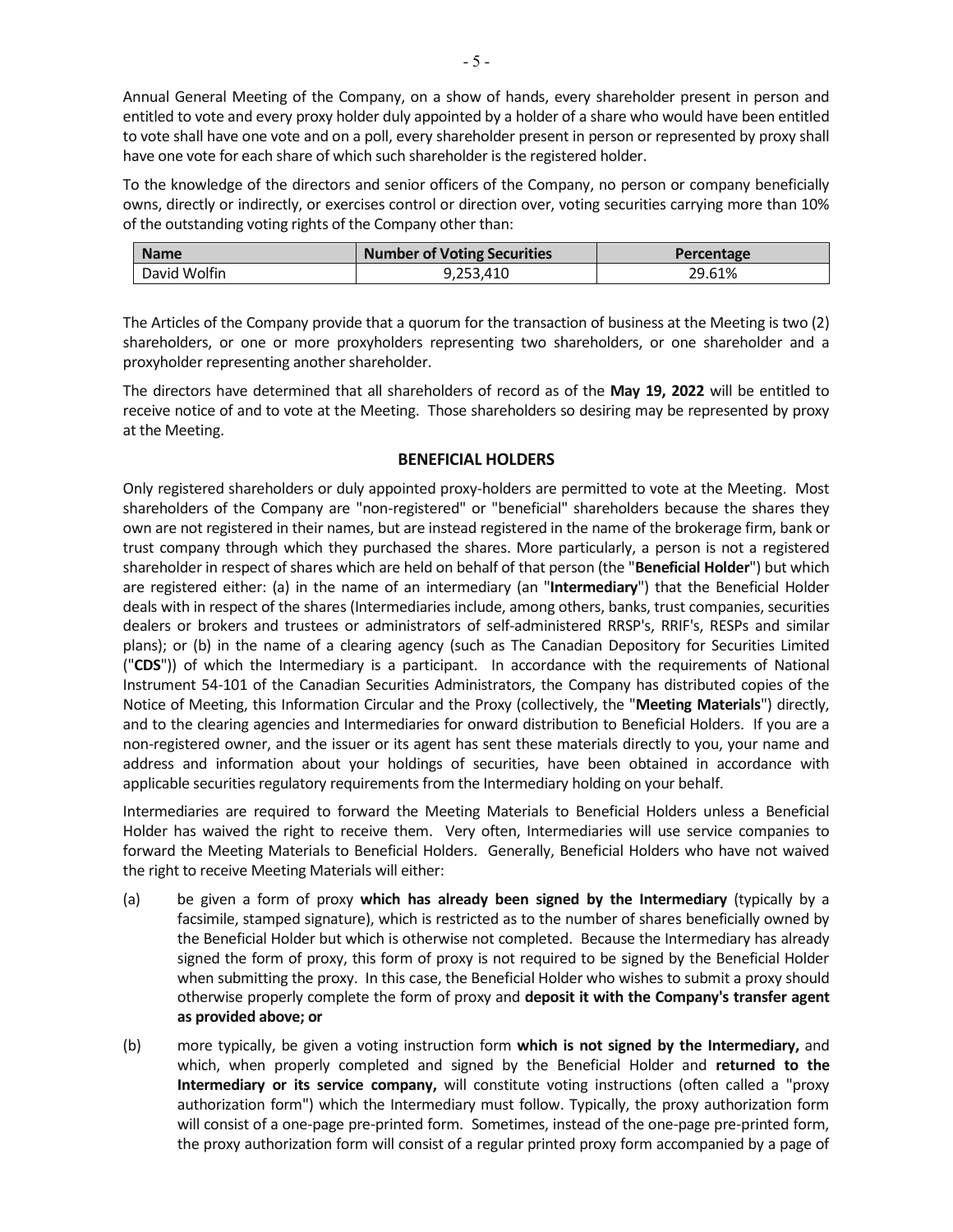instructions which contains a removable label containing a bar-code and other information. In order for the form of proxy to validly constitute a proxy authorization form, the Beneficial Holder must remove the label from the instructions and affix it to the form of proxy, properly complete and sign the form of proxy and return it to the Intermediary or its service company in accordance with the instructions of the Intermediary or its service company.

In either case, the purpose of this procedure is to permit Beneficial Holders to direct the voting of the shares which they beneficially own. Should a Beneficial Holder who receives one of the above forms wish to vote at the Meeting in person, the Beneficial Holder should strike out the names of the Management Proxy-holders named in the form and insert the Beneficial Holder's name in the blank space provided. **Beneficial Holders should carefully follow the instructions of their Intermediary, including those regarding when and where the proxy or proxy authorization form is to be delivered.**

## **PARTICULARS OF MATTERS TO BE ACTED UPON**

TO THE KNOWLEDGE OF THE COMPANY'S DIRECTORS, THE ONLY MATTERS TO BE PLACED BEFORE THE MEETING ARE THOSE REFERRED TO IN THE NOTICE OF MEETING ACCOMPANYING THIS INFORMATION CIRCULAR. HOWEVER, SHOULD ANY OTHER MATTERS PROPERLY COME BEFORE THE MEETING, THE SHARES REPRESENTED BY THE PROXY SOLICITED HEREBY WILL BE VOTED ON SUCH MATTERS IN ACCORDANCE WITH THE BEST JUDGMENT OF THE PERSONS VOTING THE SHARES REPRESENTED BY THE PROXY.

Additional detail regarding each of the matters to be acted upon at the Meeting is set forth below.

## **I. Financial Statements**

The audited financial statements of the company for the year ended December 31, 2021, (the "**Financial Statements**"), together with the Auditors' Report thereon, will be presented to the shareholders at the Meeting. Shareholders should note that in accordance with the rules of National Instrument 51-102 "Continuous Disclosure Obligations", shareholders will no longer automatically receive copies of financial statements unless a card *(in the form enclosed herewith)* has been completed and returned as instructed. Copies of all previously issued annual and quarterly financial statements and related MD&A are available to the public on the SEDAR website under the Company's profile at *www.sedar.com* and on the Company's website at *www.silverwolfexploration.com*. Hard copies of the Audited Annual Financial statements and MD&A will be available to shareholders free of charge upon request.

### **II. Election of Directors**

Each director of the Company is elected annually and holds office until the next Annual General Meeting of the shareholders unless that person ceases to be a director before then. It is proposed that the number of directors for the ensuing year be set at **four (4)**, subject to such increases as may be permitted by the Articles of the Company. At the Meeting, the Shareholders will be asked to consider and, if thought fit, approve an ordinary resolution setting the number of directors to be elected at the Meeting at **four (4)**.

It is proposed that the persons named below will be nominated at the Meeting. Each director elected will hold office until the next Annual General Meeting of the Company or until his successor is duly elected or appointed pursuant to the Articles of the Company unless his office is earlier vacated in accordance with the provisions of the *Business Corporations Act* (British Columbia) or the Company's Articles.

## **It is the intention of the Management designees, if named as proxy, to vote for the election of the said persons to the Board of Directors, unless the Shareholder has specified in its proxy that its Common Shares are to be withheld from voting on the election of directors.**

The Management nominees for the Board of Directors and information concerning them as furnished by the individual nominees are as follows: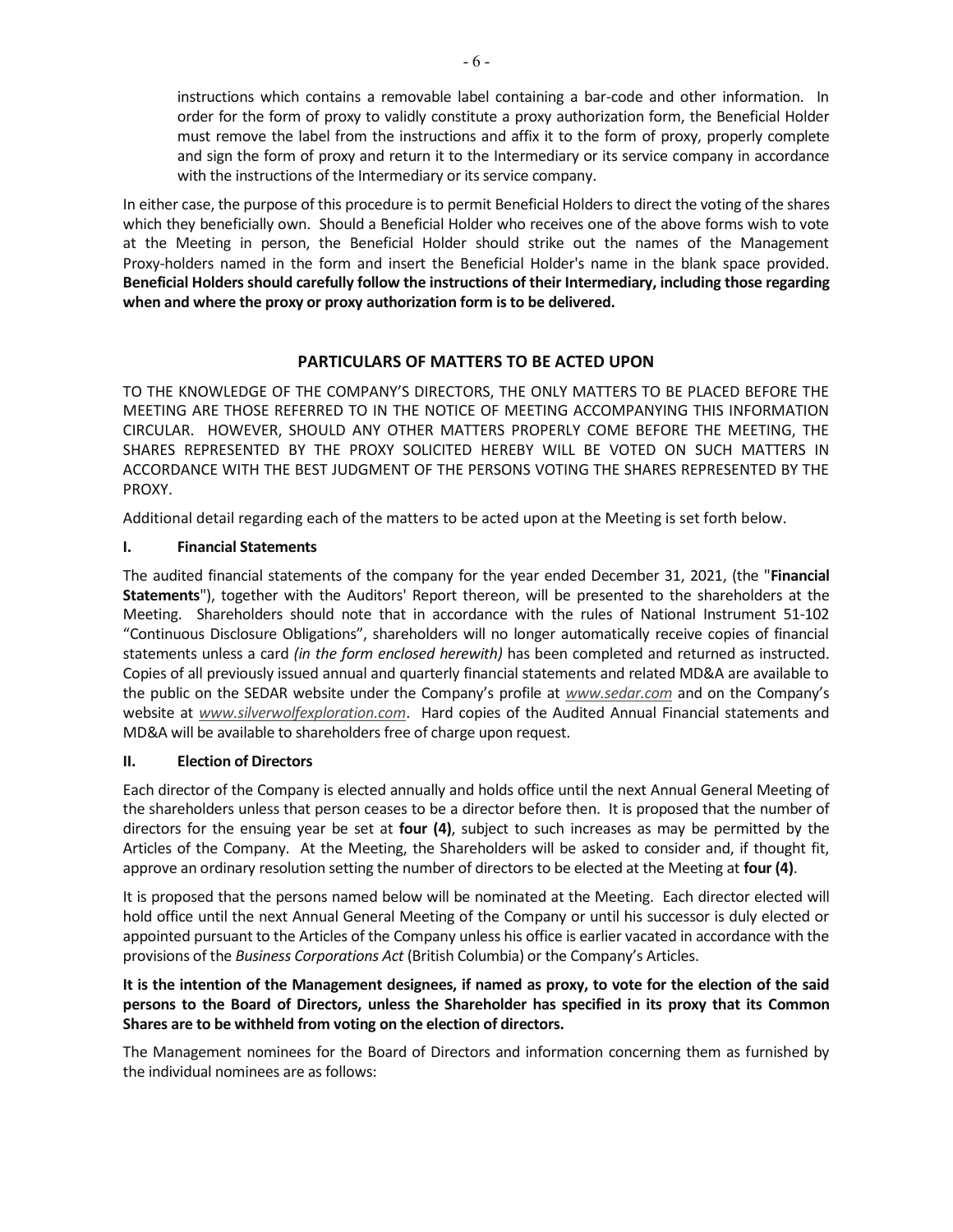| <b>NAME, PRESENT</b><br><b>OFFICE HELD AND</b><br><b>PROVINCE OR STATE OF</b><br><b>RESIDENCY</b> | <b>DIRECTOR SINCE</b> | <b>NUMBER OF SHARES BENEFICIALLY</b><br><b>OWNED, DIRECTLY OR INDIRECTLY, OR</b><br><b>OVER WHICH CONTROL OR DIRECTION IS</b><br><b>EXERCISED AT THE DATE OF THIS</b><br><b>INFORMATION CIRCULAR<sup>(2)</sup></b> | PRINCIPAL OCCUPATION AND IF NOT AT<br>PRESENT AN ELECTED DIRECTOR,<br><b>OCCUPATION DURING THE PAST FIVE</b><br>$(5)$ YEARS <sup>(3)</sup> |
|---------------------------------------------------------------------------------------------------|-----------------------|--------------------------------------------------------------------------------------------------------------------------------------------------------------------------------------------------------------------|--------------------------------------------------------------------------------------------------------------------------------------------|
| PETER LATTA<br>North Vancouver, BC<br>PRESIDENT & DIRECTOR                                        | Sept. 17, 2020        | 838,700 (Directly)                                                                                                                                                                                                 | VP Technical Services of Avino<br>Silver & Gold Mines Ltd.                                                                                 |
| PETER SCHRIBER <sup>(1)</sup><br>Zurich, Switzerland<br>Director                                  | June 20, 2017         | 700,000 (Directly)                                                                                                                                                                                                 | Self-employed; previously a<br>director of several other<br>reporting issuers                                                              |
| STEPHEN WILLIAMS <sup>(1)</sup><br>Burnaby, BC<br>Director                                        | Sept. 28, 2020        | 150,000 (Directly)                                                                                                                                                                                                 | VP Corporate Development of<br>another reporting issuer, and<br>previously a director of a<br>Canadian brokerage firm                      |
| DAVID WOLFIN <sup>(1)</sup><br>West Vancouver, BC<br>Chairman, CEO and<br>Director                | June 22, 1990         | 837,020 (Directly)<br>8,416,390 (Indirectly)                                                                                                                                                                       | Chairman and CEO of the<br>Company, and senior officer and<br>director of another reporting<br>issuer                                      |

(1) Members of the Audit Committee.

<sup>(2)</sup> The number of Common Shares beneficially owned, or controlled or directed, directly or indirectly by the above nominees for directors, is based on the information obtained from The System for Electronic Disclosure by Insiders ("SEDI").

(3) The information is not within the knowledge of the Management of the Company and has been furnished by the respective nominees.

Peter Latta, Stephen Williams, and David Wolfin are residents of Canada and Peter Schriber is a resident of Switzerland. The Company has an Audit Committee, and Peter Schriber, Stephen Williams, and David Wolfin are current members of the Audit Committee.

### **Corporate Cease Trade Orders or Bankruptcies**

To the knowledge of the Company, no director or proposed director of the Company is, or within the ten years prior to the date of this Circular has been, a director or executive officer of any company, including the Company, that while that person was acting in that capacity.

- (a) was the subject of a cease trade order or similar order or an order that denied the company access to any exemption under securities legislation for a period of more than 30 consecutive days; or
- (b) was subject to an event that resulted, after the director ceased to be a director or executive officer of the company being the subject of a cease trade order or similar order or an order that denied the relevant company access to any exemption under securities legislation, for a period of more than 30 consecutive days; or
- (c) within a year of that person ceasing to act in that capacity, became bankrupt, made a proposal under any legislation relating to bankruptcy or insolvency or was subject to or instituted any proceedings, arrangement or compromise with creditors or had a receiver, receiver manager or trustee appointed to hold its assets.

#### **Individual Bankruptcies**

To the knowledge of the Company, no director or proposed director of the Company has, within the ten years prior to the date of this Circular, become bankrupt or made a proposal under any legislation relating to bankruptcy or insolvency, or been subject to or instituted any proceedings, arrangement or compromise with creditors, or had a receiver, receiver manager or trustee appointed to hold the assets of that individual.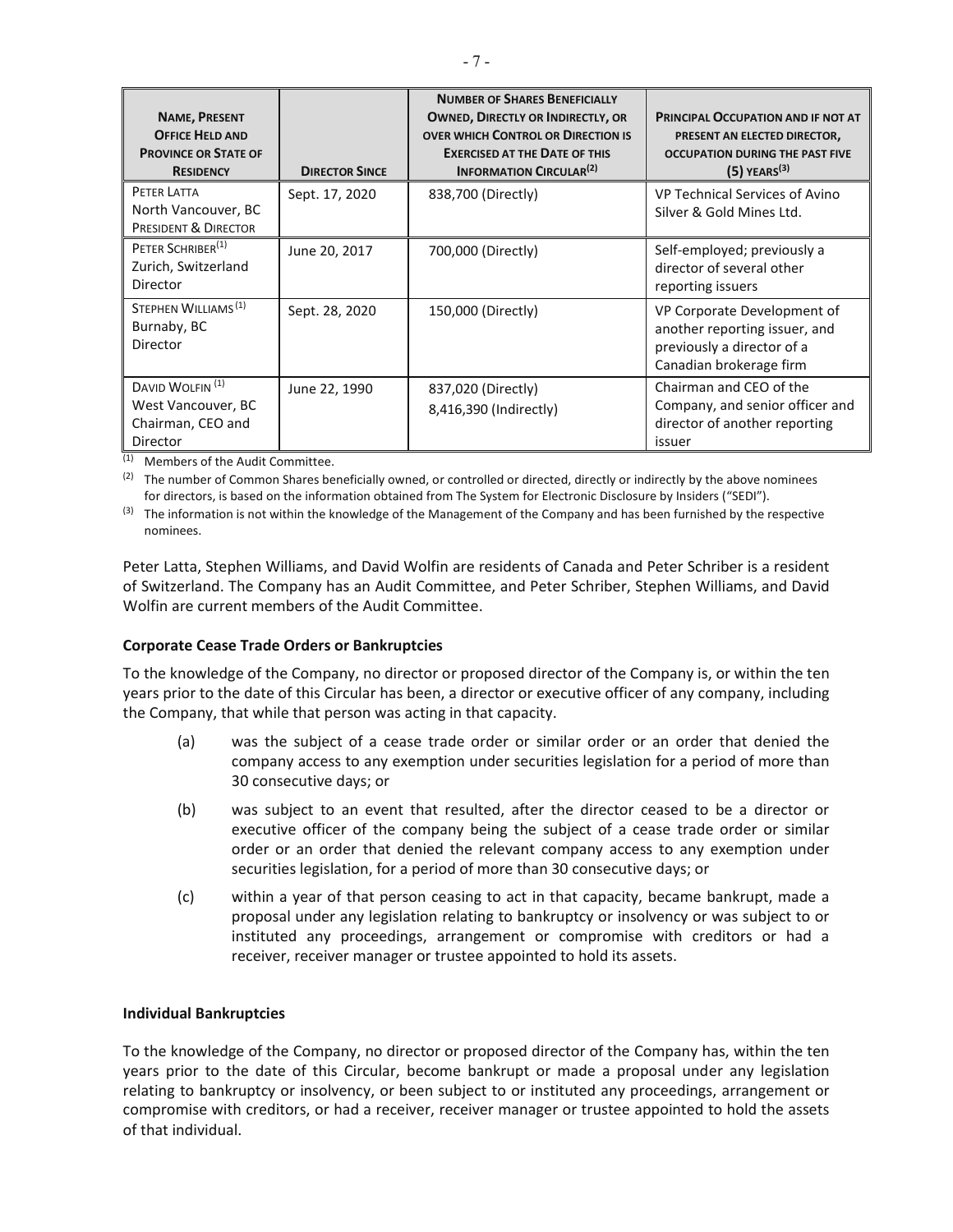#### **Penalties or Sanctions**

To the knowledge of the Company, no proposed director of the Company has been subject to any penalties or sanctions imposed by a court relating to securities legislation or by a securities regulatory authority or has entered into a settlement agreement with a securities regulatory authority, or has been subject to any other penalties or sanctions imposed by a court or regulatory body that would likely be considered important to a reasonable securityholder in deciding whether to vote for a proposed director.

#### **III. Appointment of Auditors**

Management proposes the appointment of Manning Elliott LLP, Chartered Professional Accountants, as Auditors of the Company for the ensuing year and that the directors be authorized to fix their remuneration. Manning Elliott LLP, Chartered Professional Accountants, have been the Company's Auditors since February 7, 2013.

**In the absence of instructions to the contrary the shares represented by proxy will be voted in favour of a resolution to appoint Manning Elliott, LLP, as Auditors of the Company for the ensuing year, at a remuneration to be fixed by the Board of Directors, unless the Shareholder has specified in the Shareholder's proxy that the Shareholder's Common Shares are to be withheld from voting on the appointment of auditors.** 

### **IV. Ratification of Incentive Stock Option Plan**

At last year's Annual General Meeting, the Shareholders re-approved the rolling stock option plan that had originally approved in 2009 (the "**Stock Option Plan**" or "**Plan**") authorizing the issuance of incentive stock options to directors, officers, employees and consultants to an aggregate of 10% of the issued shares from time to time. The TSX Venture Exchange policies ("**TSX-V**") require the approval of the Stock Option Plan by the Company's "disinterested shareholders" (as defined below) on an annual basis. There are currently **31,248,766** common shares issued and outstanding, therefore the current 10% threshold is **3,124,876** shares under the Stock Option Plan. The material terms of the Plan remain the same.

Incentive stock options under the Stock Option Plan may be granted by the Board of Directors to eligible persons, who are directors, officers or consultants of the Company or its subsidiaries (if any), or who are employees of a company providing management services to the Company, or who are eligible charitable organizations. Stock options may be granted under the Stock Option Plan with a maximum exercise period of up to ten (10) years, as determined by the Board of Directors of the Company.

The Stock Option Plan will limit the number of stock options which may be granted to any one individual to not more than 5% of the total issued shares of the Company in any 12-month period (unless otherwise approved by the disinterested shareholders of the Company), and not more than 10% of the total issued shares to all insiders at any time or granted over any 12-month period. The number of options granted to any one consultant or person employed to provide investor relations activities in any 12-month period must not exceed 2% of the total issued shares of the Company. Any stock options granted under the Stock Option Plan will not be subject to any vesting schedule, unless otherwise determined by the Board of Directors or required by the policies of the TSX-V.

Options under the Plan must be granted at an exercise price which is at or above the current discounted market price (as defined under the policies of the Exchange) on the date of the grant. In the event of the death or permanent disability of an optionee, any option granted to such optionee will be exercisable upon the earlier of 365 days from the date of death or permanent disability, or the expiry date of the option. In the event of the resignation, or the termination or removal of an optionee without just cause, any option granted to such optionee will be exercisable for a period of 90 days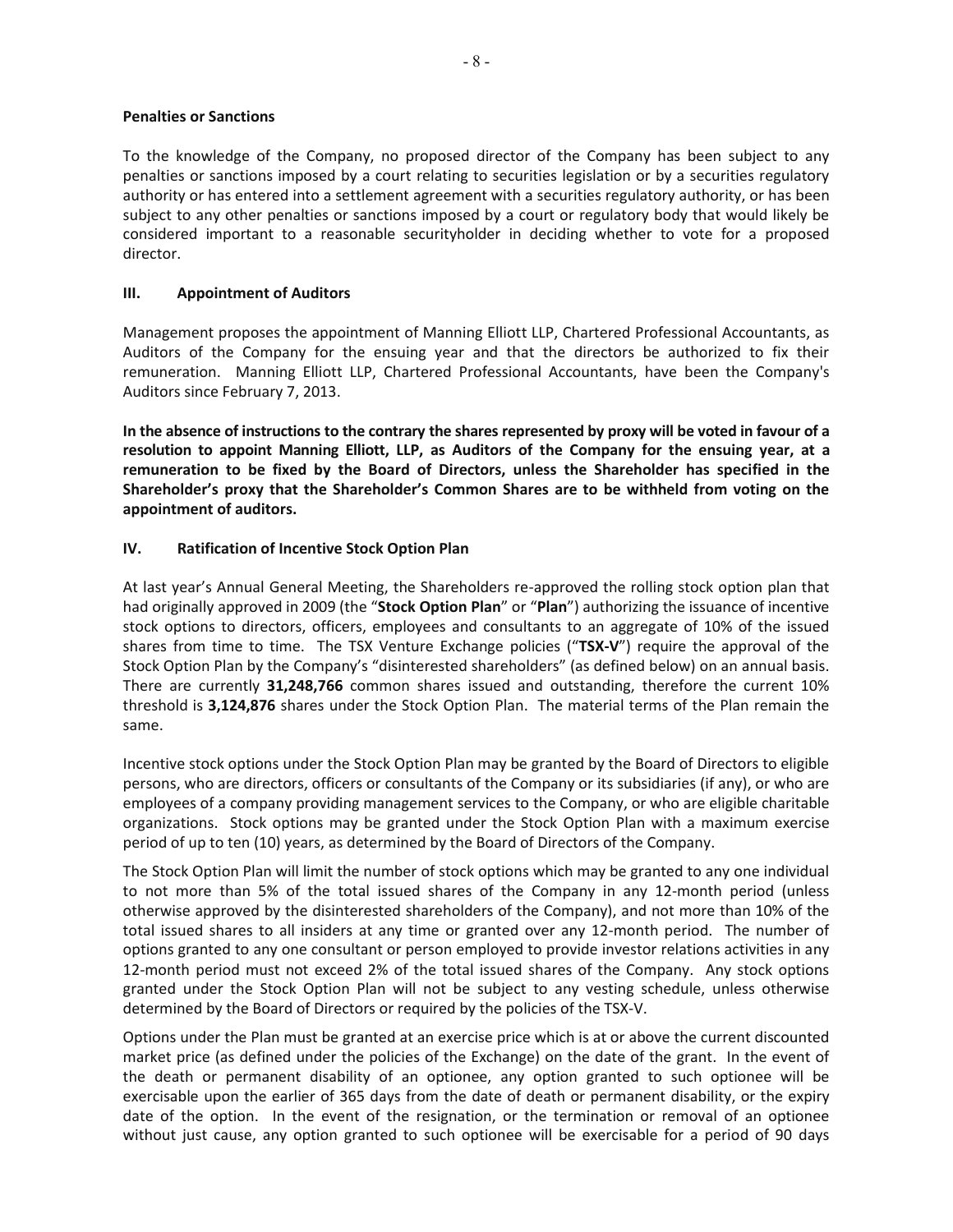thereafter. In the event of termination for cause, any option granted to such optionee will be cancelled as at the date of termination.

A copy of the plan will be made available at the Company's head office located at Suite 900 – 570 Granville Street, Vancouver, British Columbia, V6C 3P1, until 4:00 p.m. Pacific Daylight Time on the business day immediately preceding the date of the Meeting.

The Stock Option Plan must be approved by a majority of the "disinterested shareholders" entitled to vote present in person or by proxy at the Meeting, and be accepted for filing by the TSX-V. "Disinterested shareholders" mean all Shareholders of the Company who are not directors, officers, promoters, or other insiders of the Company, or their associates or affiliates, as such terms are defined under the *Securities Act* (British Columbia).

To the knowledge of the Company, shareholders who are ineligible to vote on the approval of the Stock Option Plan and their respective shareholdings are as follows:

| Name of Insider, Associate or Affiliate    | <b>Number of Shares</b> |
|--------------------------------------------|-------------------------|
| Peter Latta, President and a Director      | 838,700                 |
| Peter Schriber, Director                   | 700,000                 |
| Stephen Williams, Director                 | 150,000                 |
| David Wolfin, CEO, Chairman and a Director | 9,253,410               |
| Carlos Rodriguez, VP, Exploration          | 300,000                 |
| Nathan Harte, CFO                          | 475,000                 |
| Jennifer Trevitt, Corporate Secretary      | Nil                     |
| <b>Rodney Stevens</b>                      | Nil                     |

Shareholders will be asked at the Meeting to approve with or without variation the following resolution:

"BE IT RESOLVED that the Company's Stock Option Plan be and is hereby approved."

In the event that disinterested shareholder approval is not obtained at the Meeting, the Company will implement a fixed stock option plan for up to 10% of the Company's issued shares (which does not require shareholder approval), and any existing stock options granted under the Stock Option Plan as previously approved by the disinterested shareholders of the Company at the last Annual General Meeting will not be affected.

### **EXECUTIVE COMPENSATION**

For purposes of this Statement of Executive Compensation, "named executive officer" of the Company means an individual who, at any time during the year, was:

- (a) the Company's chief executive officer ("**CEO**");
- (b) the Company's chief financial officer ("**CFO**");
- (c) each of the Company's three most highly compensated executive officers, other than the CEO and CFO, who were serving as executive officers as at the end of the most recently completed financial year and whose total salary and bonus exceeded \$150,000; and
- (d) any additional individuals for whom disclosure would have been provided under (c) except that the individuals were not serving as an officer of the Company at the end of the most recently completed financial year;

each a "Named Executive Officer" ("**NEO**").

Based on the foregoing definition, during the last completed fiscal year of the Company, there were three (3) NEOs, namely, its President, Peter Latta, its CEO, David Wolfin, and its CFO, Nathan Harte.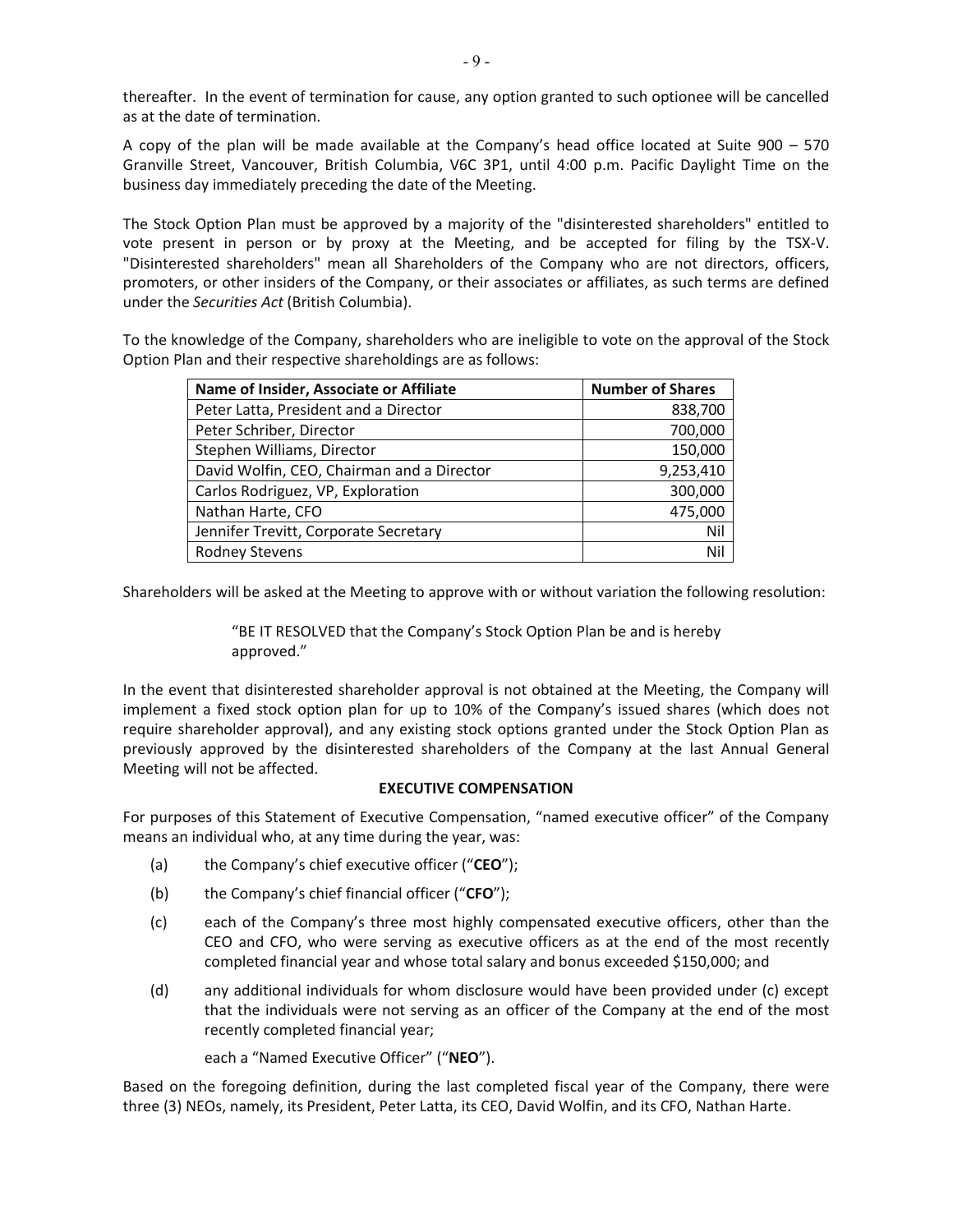## **1) COMPENSATION DISCUSSION AND ANALYSIS**

The Company does not have a compensation program other than paying base salaries, incentive bonuses, and incentive stock options to the NEOs, based upon the recommendations of the Board of Directors. The Company and its Board recognize the need to provide a compensation package that will attract and retain qualified and experienced executives, as well as align the compensation level of each executive to that executive's level of responsibility. The objectives of base salary are to recognize market pay, and acknowledge the competencies and skills of individuals. The objectives of incentive bonuses in the form of cash payments are designed to add a variable component of compensation, based on corporate and individual performances for executive officers and employees. No incentive bonuses were paid to executive officers and employees during the most recently completed fiscal year. The objectives of the stock option are to reward achievement of long-term financial and operating performance and focus on key activities and achievements critical to the ongoing success of the Company. Implementation of a new incentive stock option plan and amendments to the existing stock option plan are the responsibility of the Company's Board of Directors.

The Company has no other forms of compensation, although payments may be made from time to time to individuals or companies they control for the provision of consulting services. Such consulting services are paid for by the Company at competitive industry rates for work of a similar nature by reputable arm's length services providers. The process for determining executive compensation relies solely on Board, without any formal objectives criteria and analysis. The Board does not have a pre-determined compensation plan. The Company does not engage in benchmarking practices and the process for determining executive compensation is at the discretion of the Board. The Board has not engaged the services of independent compensation consultants to assist it by making recommendations to the Board with respect to director and executive officer compensation.

Actual compensation will vary based on the executive's experience in the mining industry and the performance of the executive relative to the achievement of goals and the price of the Company's securities.

| <b>Compensation Element</b> | <b>Description</b>                                                                                                                             | <b>Compensation Objectives</b>                                                                                                |
|-----------------------------|------------------------------------------------------------------------------------------------------------------------------------------------|-------------------------------------------------------------------------------------------------------------------------------|
| Annual Base Salary          | Salary is<br>market-competitive, fixed<br>level of compensation                                                                                | Retain qualified leaders,<br>motivate strong business<br>performance                                                          |
| <b>Incentive Bonuses</b>    | Discretionary cash<br>Payment                                                                                                                  | Reward individual performance<br>in achieving corporate goals                                                                 |
| Incentive Stock Option      | Equity grants are made in<br>the form of stock options.<br>The amount of grant will be<br>dependent on individual<br>and corporate performance | Reward long-term financial and<br>operating performance and<br>align interests of key employees<br>with those of shareholders |

In performing its duties, the Board has considered the implications of risks associated with the Company's compensation policies and practices. At its early stage of development and considering its current compensation policies, the Company has no compensation policies or practices that would encourage an executive officer or other individual to take inappropriate or excessive risks. An NEO or director is permitted for his or her own benefit and at his or her own financial risk, to purchase financial instruments, including, for greater certainty, prepaid variable forward contracts, equity swaps, collars or units or exchange funds, that are designed to hedge or offset a decrease in the market value of equity securities granted as compensation or held, directly or indirectly, by the NEO or director.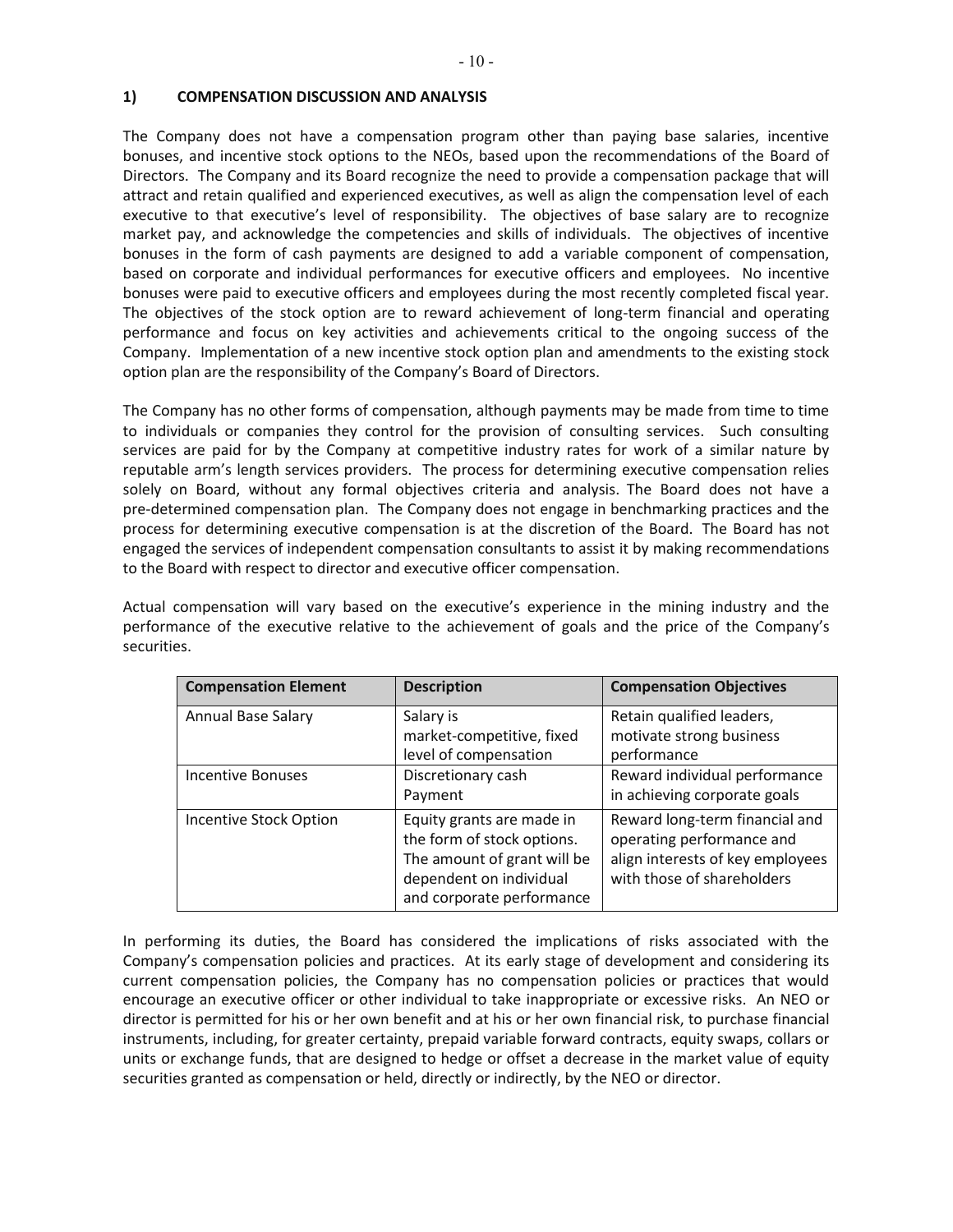## **2) SUMMARY COMPENSATION TABLE**

The following table sets forth particulars concerning the compensation paid or accrued for services rendered to the Company in all capacities during the last three most recently completed financial years ended December 31 of the Company to its NEOs:

| Name and<br>principal<br>position           | Year | <b>Salary</b><br>(5) | Share-<br>based<br>awards<br>$(5)^{(1)}$ | Option-based<br>awards<br>$(5)^{(2)}$ | Non-equity<br>incentive plan<br>compensation<br>$(5)^{(3)}$ | <b>Pension</b><br>value<br>$(5)^{(3)}$ | <b>All other</b><br>compensation<br>(5) | <b>Total</b><br>compensation<br>(5) |
|---------------------------------------------|------|----------------------|------------------------------------------|---------------------------------------|-------------------------------------------------------------|----------------------------------------|-----------------------------------------|-------------------------------------|
| <b>DAVID</b><br><b>WOLFIN</b>               | 2021 | <b>NIL</b>           | <b>NIL</b>                               | 18,000                                | <b>NIL</b>                                                  | <b>NIL</b>                             | <b>NIL</b>                              | \$18,000                            |
| Chairman,<br>CEO and                        | 2020 | \$5,000              | <b>NIL</b>                               | <b>NIL</b>                            | <b>NIL</b>                                                  | <b>NIL</b>                             | <b>NIL</b>                              | \$5,000                             |
| Director                                    | 2019 | \$30,000             | <b>NIL</b>                               | <b>NIL</b>                            | NIL                                                         | <b>NIL</b>                             | NIL                                     | \$30,000                            |
| PETER<br>LATTA                              | 2021 | 15,004               | <b>NIL</b>                               | 30,600                                | <b>NIL</b>                                                  | <b>NIL</b>                             | <b>NIL</b>                              | \$45,604                            |
| President<br>and<br>Director <sup>(5)</sup> | 2020 | <b>NIL</b>           | <b>NIL</b>                               | <b>NIL</b>                            | <b>NIL</b>                                                  | <b>NIL</b>                             | <b>NIL</b>                              | <b>NIL</b>                          |
| <b>NATHAN</b>                               | 2021 | 13,753               | <b>NIL</b>                               | 19,800                                | <b>NIL</b>                                                  | <b>NIL</b>                             | NIL                                     | \$33,553                            |
| <b>HARTE</b>                                | 2020 | \$7,103              | <b>NIL</b>                               | <b>NIL</b>                            | NIL                                                         | <b>NIL</b>                             | NIL                                     | \$7,103                             |
| CFO <sup>(4)</sup>                          | 2019 | \$7,933              | <b>NIL</b>                               | <b>NIL</b>                            | <b>NIL</b>                                                  | <b>NIL</b>                             | <b>NIL</b>                              | \$7,933                             |

 $(1)$  The Company does not currently have any share-based award plans.

(2) The methodology used to calculate the grant date fair value is the last closing price of the Company's Listed Shares before the date of the stock option grant less the exercise price, based on the Black-Scholes Option Pricing Model. The Company did not grant any options in 2020 and 2019.

 $(3)$  The Company does not have any non-equity incentive plans or any pension plans.

(4) Mr. Nathan Harte was appointed Chief Financial Officer on November 21, 2018.

(5) Mr. Peter Latta was appointed President and Director on September 17, 2020.

### **Annual Base Salary**

Base Salary for the NEOs are determined by the Board of Directors and its recommendations are reached primarily by comparison of the remuneration paid by other reporting issuers with the same size and industry and with publicly available information on remuneration that the Board feels is suitable.

The Annual Base Salary paid to the NEOs shall, for the purpose of establishing appropriate increases, be reviewed annually by the Board as part of the annual review of executive officers. The decision on whether to grant an increase to the executive's base salary and the amount of any such increase shall be in the sole discretion of the Board.

### **Non-Equity Incentive Plan Compensation**

One of the three components of the Company's compensation package is a discretionary annual cash bonus, paid to recognize individual performance in attaining corporate goals and objectives. The Company does not have a long-term incentive plan.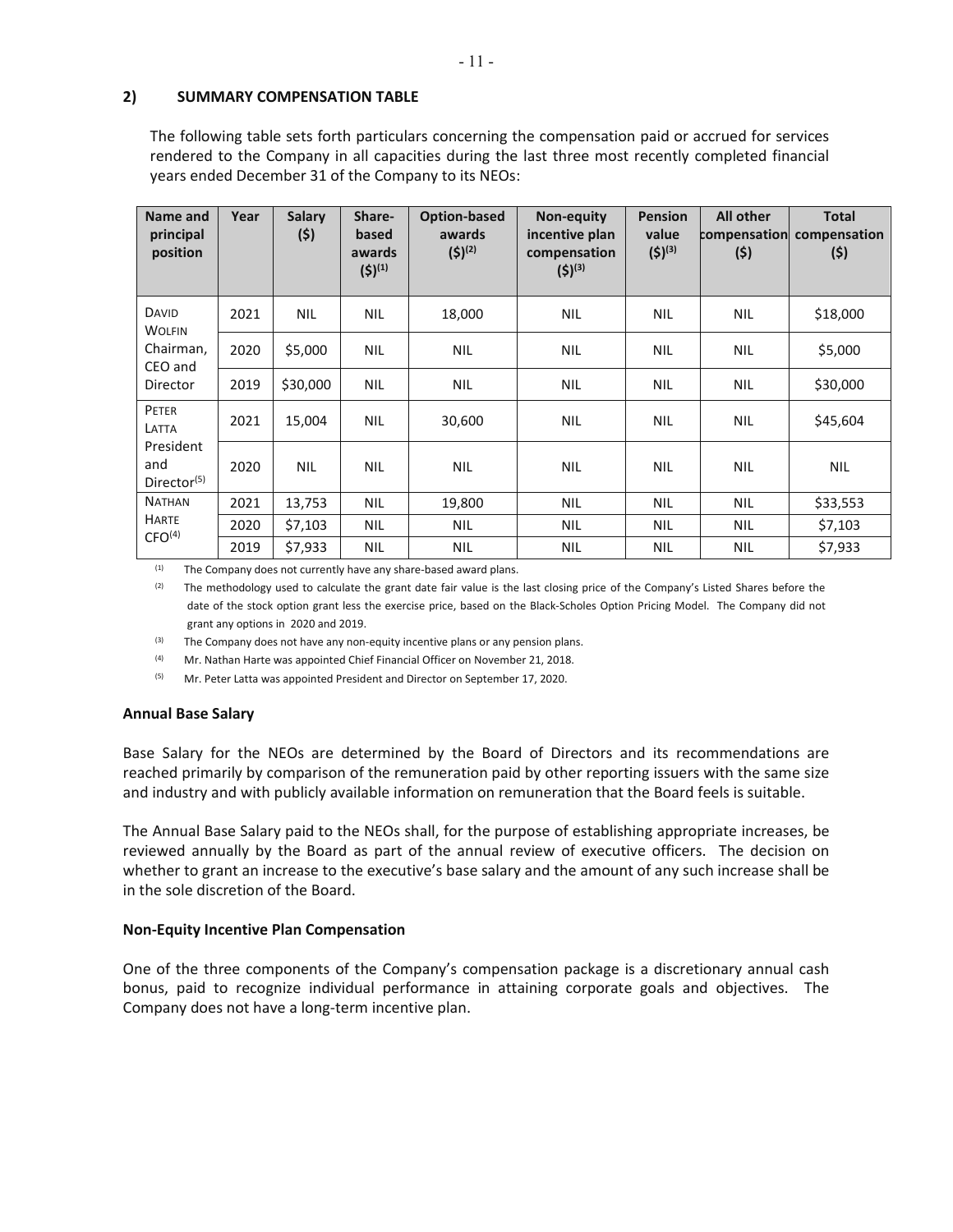#### **Option Based Incentive Awards**

An Option Based Award is in the form of the grant of an incentive stock option. The objective of the incentive stock option is to reward NEOs', employees' and directors' individual performance at the discretion of the Board of Directors. The plan currently used by the Company is its Stock Option Plan (the "Plan"), under which stock options have been granted and may be granted to purchase a number equal to 10% of the Company's issued capital from time to time. For details of the Plan please refer to "Particulars of Matters to be Act Upon" in the Information Circular.

The Plan is administered by the Board of Directors. The process the Company uses to grant option-based awards to NEOs is based upon the recommendations of the Board.

As of December 31, 2021, there were stock options for 2,155,000 shares issued and outstanding under the Plan. All previous grants of option-based awards are taken into account when considering new grants.

### **3) INCENTIVE PLAN AWARDS**

#### **Outstanding share-based awards and option-based awards**

The following table sets forth the options granted to the NEOs to purchase or acquire securities of the Company outstanding at the end of the most recently completed financial year ended December 31, 2021:

|                                          | <b>Option-based Awards</b>                                              |                                           |                                     | <b>Share-based Awards</b>                                         |                                                                             |                                                                                              |                                                                                                          |
|------------------------------------------|-------------------------------------------------------------------------|-------------------------------------------|-------------------------------------|-------------------------------------------------------------------|-----------------------------------------------------------------------------|----------------------------------------------------------------------------------------------|----------------------------------------------------------------------------------------------------------|
| <b>Name</b>                              | Number of<br>securities<br>underlying<br>unexercised<br>options<br>(# ) | <b>Option</b><br>exercise<br>price<br>(5) | <b>Option</b><br>expiration<br>date | Value of<br>unexercised<br>in-the-money<br>options<br>$(5)^{(1)}$ | Number of<br>shares or units<br>of shares that<br>have not vested<br>$($ #) | <b>Market or payout</b><br>value of<br>share-based<br>awards that have<br>not vested<br>(\$) | <b>Market or</b><br>payout<br>value of<br>share-based<br>awards not<br>paid out or<br>distributed<br>(5) |
| David Wolfin                             | 550,000                                                                 | 0.39                                      | Feb 23, 2022                        | <b>NIL</b>                                                        | N/A                                                                         | N/A                                                                                          | N/A                                                                                                      |
| Chairman, CEO<br>& Director              | 100,000                                                                 | 0.20                                      | Jan 8, 2026                         | <b>NIL</b>                                                        | N/A                                                                         | N/A                                                                                          | N/A                                                                                                      |
| Peter Latta<br>l President &<br>Director | 170,000                                                                 | 0.20                                      | Jan 8, 2026                         | <b>NIL</b>                                                        | N/A                                                                         | N/A                                                                                          | N/A                                                                                                      |
| Nathan Harte                             | 10,000                                                                  | 0.39                                      | Feb 23, 2022                        | <b>NIL</b>                                                        | N/A                                                                         | N/A                                                                                          | N/A                                                                                                      |
| <b>CFO</b>                               | 110,000                                                                 | 0.20                                      | Jan 8, 2026                         | <b>NIL</b>                                                        | N/A                                                                         | N/A                                                                                          | N/A                                                                                                      |

 $(1)$  In-the-Money Options are the difference between the market value of the underlying securities at December 31, 2021 and the exercise price of the option. The closing market price for the Company's common shares as at December 31, 2021 was **C\$0.17** per common share.

#### **Incentive plan awards – value vested or earned during the year**

The following table sets forth the value vested or earned during the year of option-based awards, share-based awards and non-equity incentive plan compensation paid to NEOs during the most recently completed financial year ended December 31, 2021: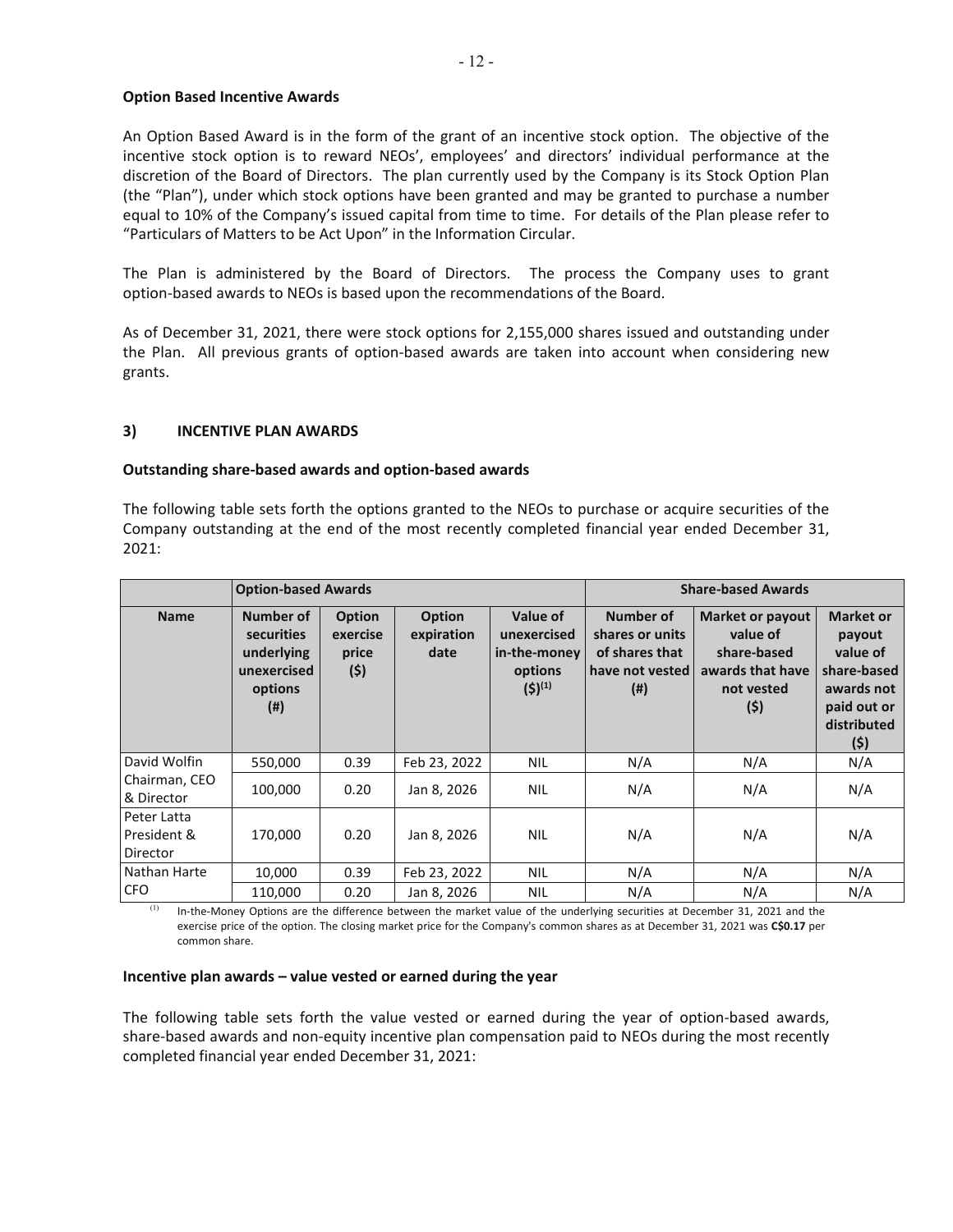| <b>Name</b>     | Option-based awards-<br>Value vested during the<br>year<br>$(5)^{(1)}$ | Share-based awards - Value vested<br>during the year<br>(\$) | Non-equity incentive plan<br>compensation - Value earned<br>during the year<br>(\$) |
|-----------------|------------------------------------------------------------------------|--------------------------------------------------------------|-------------------------------------------------------------------------------------|
| David Wolfin    |                                                                        |                                                              |                                                                                     |
| Chairman, CEO & | <b>NIL</b>                                                             | N/A                                                          | N/A                                                                                 |
| Director        |                                                                        |                                                              |                                                                                     |
| Peter Latta     |                                                                        |                                                              |                                                                                     |
| President &     | <b>NIL</b>                                                             | N/A                                                          | N/A                                                                                 |
| Director        |                                                                        |                                                              |                                                                                     |
| Nathan Harte    | <b>NIL</b>                                                             | N/A                                                          |                                                                                     |
| <b>CFO</b>      |                                                                        |                                                              | N/A                                                                                 |

(1) The aggregate dollar value that would have been realized if the options granted during the year had been exercised on the vesting date.

#### **4) PENSION PLAN BENEFITS**

No pension plan or retirement benefit plans have been instituted by the Company and none are proposed at this time.

#### **5) TERMINATION AND CHANGE OF CONTROL BENEFITS**

No termination or change of control benefits have been instituted by the Company and none are proposed at this time.

#### **6) DIRECTOR COMPENSATION**

The following table sets forth the value of all compensation paid to the directors in their capacity as directors during the most recently completed financial year ended December 31, 2021:

| Name <sup>(1)</sup>                           | <b>Fees</b><br>earned<br>(5) | <b>Share-based</b><br>awards<br>$(5)^{(2)}$ | Option-based<br>awards<br>$(5)^{(3)}$ | Non-equity<br>incentive plan<br>compensation | <b>Pension</b><br>value<br>$(5)^{(5)}$ | <b>All other</b><br>compensation<br>(5) | <b>Total</b><br>(\$) |
|-----------------------------------------------|------------------------------|---------------------------------------------|---------------------------------------|----------------------------------------------|----------------------------------------|-----------------------------------------|----------------------|
|                                               |                              |                                             |                                       | $(5)^{(4)}$                                  |                                        |                                         |                      |
| <b>Peter Schriber*</b>                        | <b>NIL</b>                   | <b>NIL</b>                                  | <b>NIL</b>                            | <b>NIL</b>                                   | <b>NIL</b>                             | <b>NIL</b>                              | <b>NIL</b>           |
| <b>Stephen</b><br>Williams $*$ <sup>(6)</sup> | <b>NIL</b>                   | <b>NIL</b>                                  | <b>NIL</b>                            | <b>NIL</b>                                   | <b>NIL</b>                             | <b>NIL</b>                              | <b>NIL</b>           |

**\*Independent & Non-Employee Directors** 

<sup>(1)</sup> For the compensation of David Wolfin and Peter Latta, the named executive officers of the Company, see "Incentive Plan Awards" above.

 $(2)$  The Company does not currently have any share-based award plans.

 $(3)$  The methodology used to calculate the grant date fair value is the last closing price of the Company's Listed Shares before the date of the stock option grant less the exercise price, based on the Black-Scholes Option Pricing Model. The Company did not grant any options in 2020 and 2019.

(4) The Company does not currently have a non-equity incentive plan.<br>
(5) The Company does not currently have any pension plans.<br>
(6) Mr. Stephen Williams was appointed as Director on September 28, 2020.

No director of the Company or Named Executive Officer has received, during the most recently completed financial year, compensation pursuant to:

- (a) any standard arrangement for the compensation of directors for their services in their capacity as Directors, including any additional amounts payable for committee participation or special assignments;
- (b) any other arrangement, in addition to, or in lieu of, any standard arrangement, for the compensation of Directors in their capacity as Directors except for the granting of stock options; or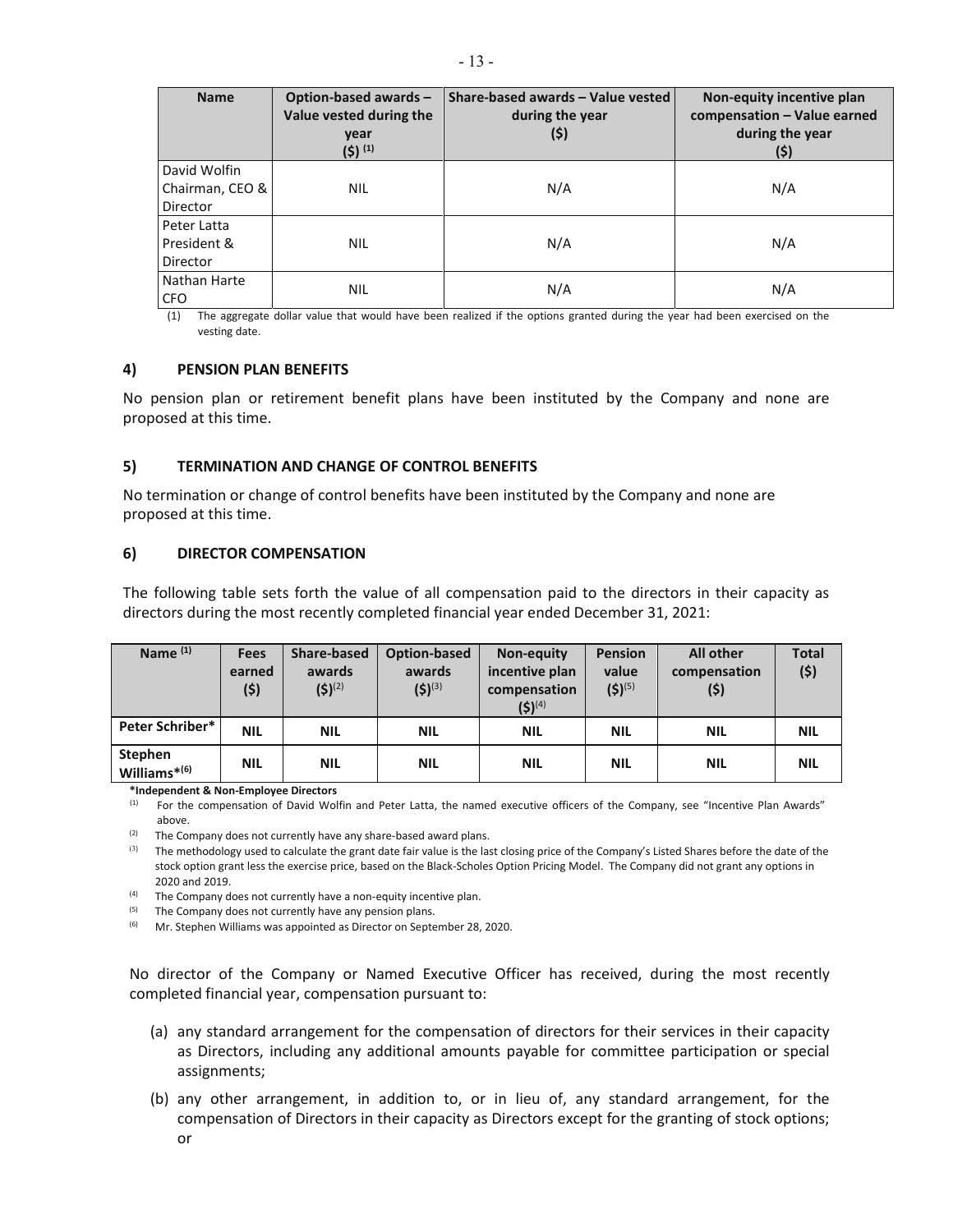(c) any arrangement for the compensation of directors for services as consultants or experts.

The Company may grant incentive stock options to Directors of the Company from time to time pursuant to the stock option plan of the Company and in accordance with the policies of the TSX Venture Exchange (the "**TSX-V**").

#### **Outstanding share-based awards and option-based awards**

The following table sets forth the options granted to the directors to purchase or acquire securities of the Company outstanding at the end of the most recently completed financial year ended December 31, 2021:

|                     | <b>Option-based Awards</b>                                             |                                           |                                     |                                                                   | <b>Share-based Awards</b>                                                       |                                                                                                |                                                                                                                  |
|---------------------|------------------------------------------------------------------------|-------------------------------------------|-------------------------------------|-------------------------------------------------------------------|---------------------------------------------------------------------------------|------------------------------------------------------------------------------------------------|------------------------------------------------------------------------------------------------------------------|
| Name <sup>(1)</sup> | Number of<br>securities<br>underlying<br>unexercised<br>options<br>(#) | <b>Option</b><br>exercise<br>price<br>(5) | <b>Option</b><br>expiration<br>date | Value of<br>unexercised<br>in-the-money<br>options<br>$(5)^{(2)}$ | Number of<br>shares or<br>units of<br>shares that<br>have not<br>vested<br>(# ) | <b>Market or</b><br>payout value<br>of share-based<br>awards that<br>have not<br>vested<br>(5) | <b>Market or</b><br>payout value<br><b>of</b><br>share-based<br>awards not<br>paid out or<br>distributed<br>(\$) |
| Peter Schriber      | 200,000                                                                | 0.44                                      | June 23, 2022                       | <b>NIL</b>                                                        | <b>NIL</b>                                                                      | <b>NIL</b>                                                                                     | <b>NIL</b>                                                                                                       |
| Stephen Williams    | 120,000                                                                | 0.20                                      | Jan 8, 2026                         | <b>NIL</b>                                                        | <b>NIL</b>                                                                      | <b>NIL</b>                                                                                     | <b>NIL</b>                                                                                                       |

<sup>(1)</sup> For the compensation of David Wolfin and Peter Latta, the named executive officers of the Company, see Incentive Plan Awards" above.

In-the-Money Options are the difference between the market value of the underlying securities at December 31, 2021 and the exercise price of the option. The closing market price for the Company's common shares as at December 31, 2021 was **C\$0.17** per common share.

#### **Incentive plan awards – value vested or earned during the year**

An "incentive plan" is any plan providing compensation that depends on achieving certain performance goals or similar conditions within a specific period. An "incentive plan award" means compensation awarded, earned, paid or payable under an incentive plan.

The following table sets forth the value vested or earned during the year of option-based awards, share-based awards and non-equity incentive plan compensation paid to directors during the most recently completed financial year ended December 31, 2021:

| Name $(1)$            | Option-based awards - Value<br>vested during the year<br>$(5)$ $(2)$ | Share-based awards $-$<br>Value vested during the<br>vear | Non-equity incentive plan<br>compensation - Value earned<br>during the year |
|-----------------------|----------------------------------------------------------------------|-----------------------------------------------------------|-----------------------------------------------------------------------------|
| <b>Peter Schriber</b> | NIL                                                                  | <b>NIL</b>                                                | NIL                                                                         |
| Stephen Williams      | <b>NIL</b>                                                           | NIL                                                       | NIL                                                                         |

<sup>&</sup>lt;sup>(1)</sup> For the compensation of David Wolfin and Peter Latta, the named executive officers of the Company, see Incentive Plan Awards"

above.<br>(2) The aggregate dollar value that would have been realized if the options granted during the year had been exercised on the vesting date.

### **SECURITIES AUTHORIZED FOR ISSUANCE UNDER EQUITY COMPENSATION PLANS**

The only compensation plan of the Company under which equity securities are currently authorized for issuance is the Stock Option Plan. The Company has a rolling Stock Option Plan based on 10% of the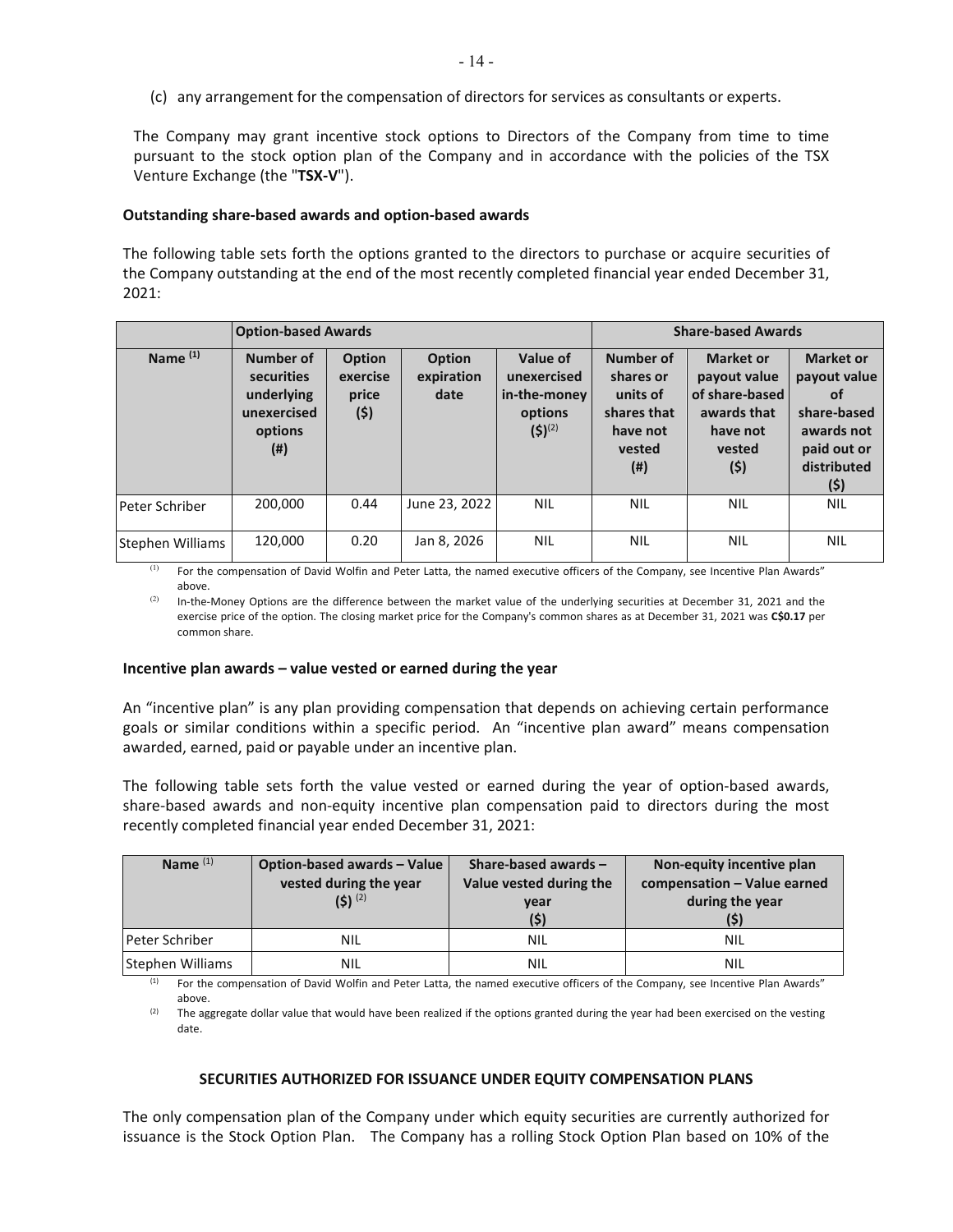issued shares from time to time, which was previously approved by the shareholders of the Company, but must be ratified annually for the increase in the Stock Option Plan (see, "IV. Ratification of Incentive Stock Option Plan" above).

The table below summarizes information in relation to the Common Shares reserved for issuance under the Stock Option Plan as of the last annual general meeting date for the previously approved rolling Stock Option Plan, and as at the end of the Company's most recently completed financial year, to the extent that the shareholders have not previously approved the increase in the Stock Option Plan:

| <b>Plan Category</b>                                                             | Number of securities to<br>be issued upon exercise<br>of outstanding options<br>(a) | Weighted-average<br>exercise price of<br>outstanding options<br>(b) | Number of securities<br>remaining available for<br>future issuance under<br>the Stock Option Plan<br>(excluding securities<br>reflected in column (a))<br>(c) |
|----------------------------------------------------------------------------------|-------------------------------------------------------------------------------------|---------------------------------------------------------------------|---------------------------------------------------------------------------------------------------------------------------------------------------------------|
| Stock Option Plan - approved by<br>security holders                              | 2,190,000                                                                           | \$0.31                                                              | 2,155,000                                                                                                                                                     |
| Stock Option Plan - not approved<br>by security holders (before this<br>Meeting) | <b>NIL</b>                                                                          | N/A                                                                 | N/A                                                                                                                                                           |
| Total:                                                                           | 2,190,000                                                                           |                                                                     | 2,155,000                                                                                                                                                     |

### **MANAGEMENT CONTRACTS**

Management functions of the Company are not, to any degree, performed by a person or persons other than the directors or executive officers of the Company.

## **INDEBTEDNESS OF DIRECTORS AND SENIOR OFFICERS**

None of the directors or senior officers of the Company, no proposed nominee for election as a director of the Company, and no associates or affiliates of any of them, is or has been indebted to the Company or its subsidiaries at any time since the beginning of the Company's last completed financial year.

### **INTEREST OF INFORMED PERSONS IN MATERIAL TRANSACTIONS**

No Informed Persons of the Company, no proposed nominee for election as a director of the Company and no associate or affiliate of any of the foregoing, has any material interest, direct or indirect, in any transaction since the commencement of the Company's last financial year or in any proposed transaction, which, in either case, has materially affected or will materially affect the Company or any of its subsidiaries other than as disclosed under the heading "Particulars of Matters to be Acted Upon".

### **INTEREST OF CERTAIN PERSONS IN MATTERS TO BE ACTED UPON**

None of the directors or senior officers of the Company, no management nominee for election as a director of the Company, none of the persons who have been directors or senior officers of the Company since the commencement of the Company's last completed financial year and no associate or affiliate of any of the foregoing has any material interest, direct or indirect, by way of beneficial ownership of securities or otherwise, in any matter to be acted upon at the Meeting other than as disclosed under the heading "Particulars of Matters to be Acted Upon".

### **AUDIT COMMITTEE**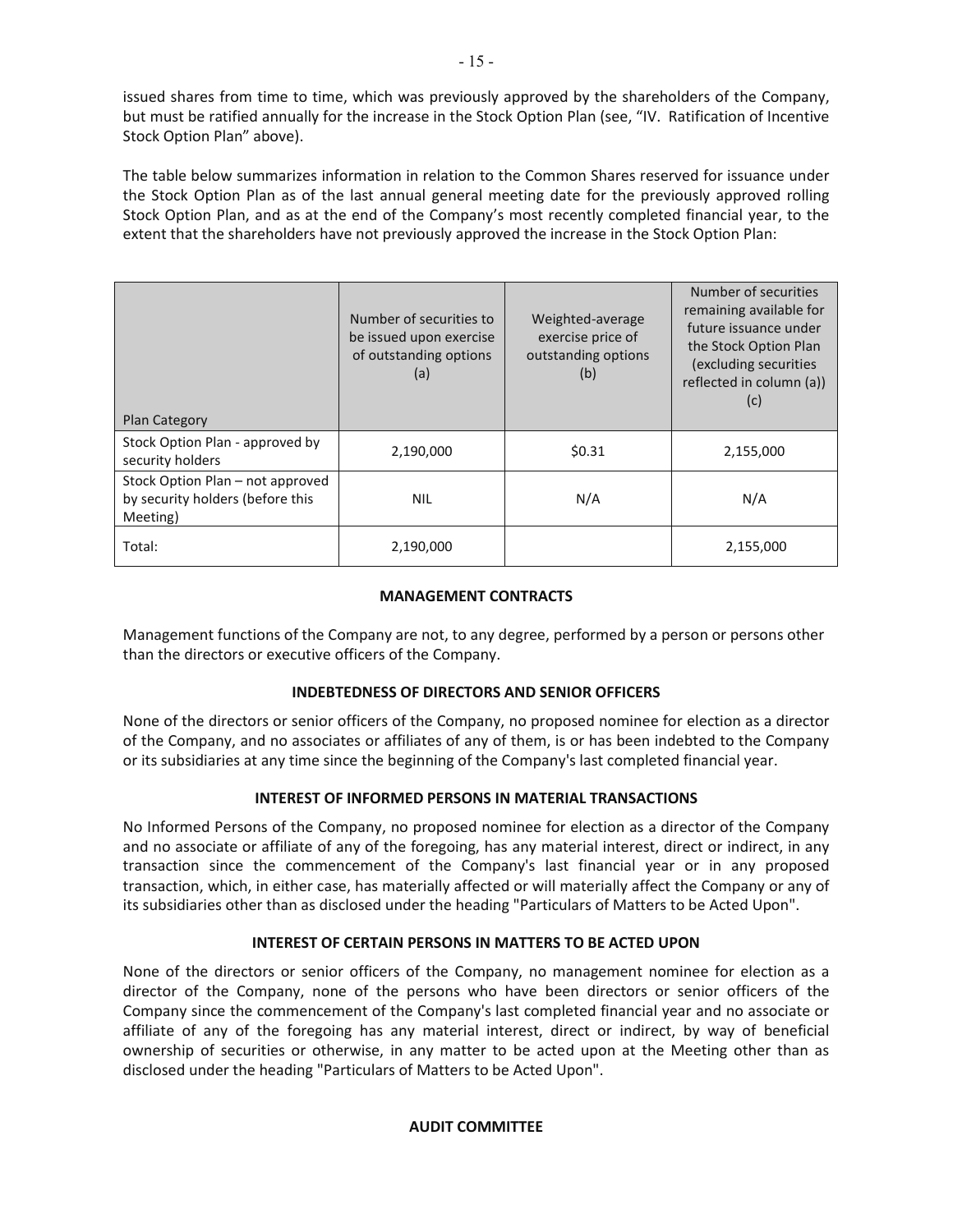Under National Instrument 52-110 – Audit Committees ("NI 52-110") reporting issuers in those jurisdictions which have adopted NI 52-110 are required to provide disclosure with respect to its audit committee including the text of the audit committee's charter, composition of the committee, and the fees paid to the external auditor. Accordingly, the Company provides the following disclosure with respect to its audit committee:

## **Audit Committee Charter**

## **1. Purpose of the Committee**

1.1 The purpose of the Audit Committee is to assist the Board in its oversight of the integrity of the Company's financial statements and other relevant public disclosures, the Company's compliance with legal and regulatory requirements relating to financial reporting, the external auditors' qualifications and independence and the performance of the internal audit function and the external auditors.

## **2. Members of the Audit Committee**

- 2.1 As a "venture issuer", as defined under NI 52-110, a majority of the members should be "financially literate" as defined under NI 52-110, having sufficient accounting or related financial management expertise to read and understand a set of financial statements, including the related notes, that present a breadth and level of complexity of accounting issues that are generally comparable to the breadth and complexity of the issues that can reasonably be expected to be raised by the Company's financial statements.
- 2.2 The Audit Committee shall consist of no less than three Directors.
- 2.3 As a "venture issuer", subject to certain exceptions under NI 52-110, a majority of the members of the Audit Committee must also not be executive officers, employees, or control persons of the Company or an affiliate of the Company.

## **3. Relationship with External Auditors**

- 3.1 The external auditors are the independent representatives of the shareholders, but the external auditors are also accountable to the Board of Directors and the Audit Committee.
- 3.2 The external auditors must be able to complete their audit procedures and reviews with professional independence, free from any undue interference from the management or directors.
- 3.3 The Audit Committee must direct and ensure that the management fully co-operates with the external auditors in the course of carrying out their professional duties.
- 3.4 The Audit Committee will have direct communications access at all times with the external auditors.

## **4. Non-Audit Services**

- 4.1 The external auditors are prohibited from providing any non-audit services to the Company, without the express written consent of the Audit Committee. In determining whether the external auditors will be granted permission to provide non-audit services to the Company, the Audit Committee must consider that the benefits to the Company from the provision of such services, outweighs the risk of any compromise to or loss of the independence of the external auditors in carrying out their auditing mandate.
- 4.2 Notwithstanding section 4.1, the external auditors are prohibited at all times from carrying out any of the following services, while they are appointed the external auditors of the Company:
	- (i) acting as an agent of the Company for the sale of all or substantially all of the undertaking of the Company; and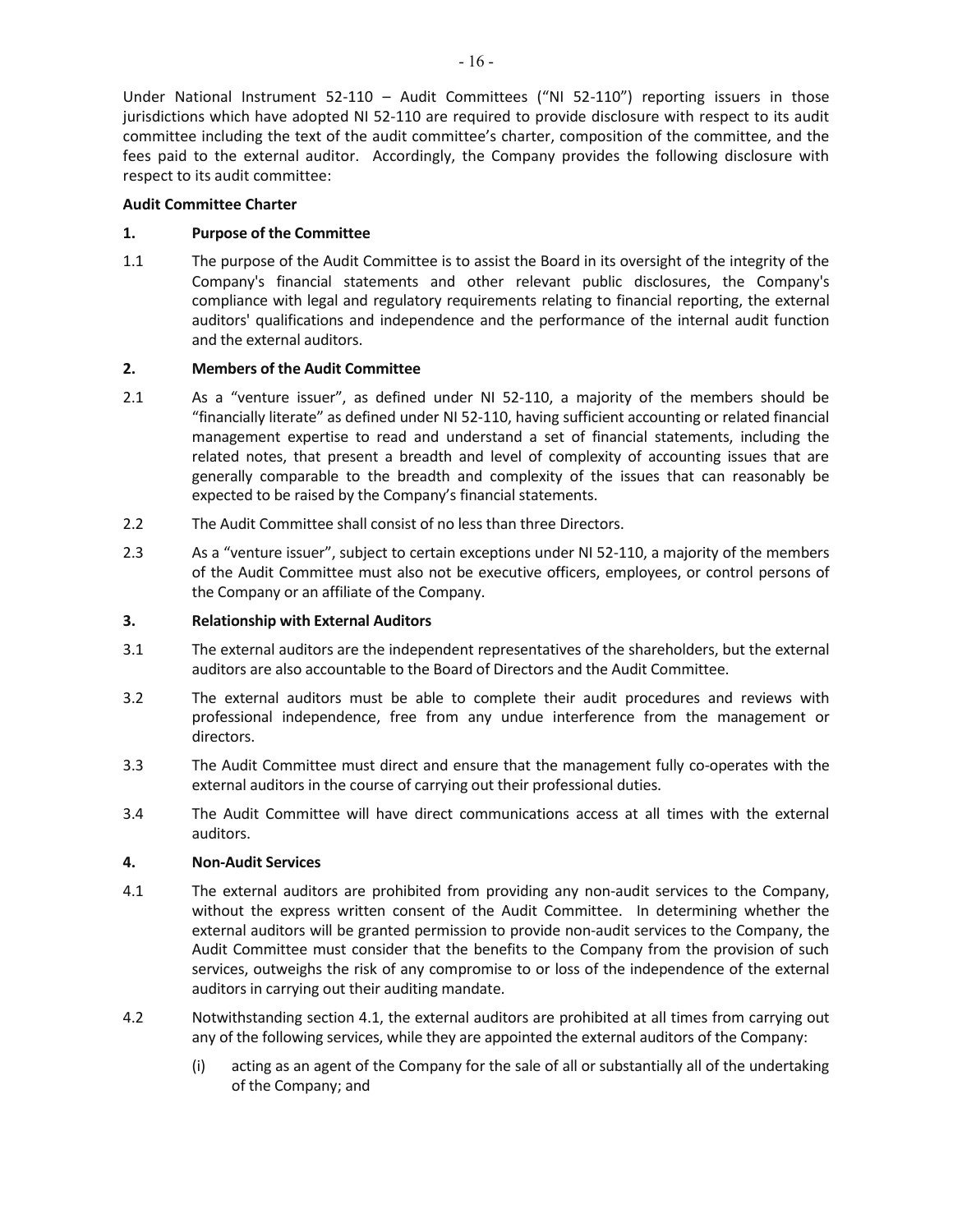(ii) performing any non-audit consulting work for any director or senior officer of the Company in their personal capacity, but not as a director, officer or insider of any other entity not associated or related to the Company.

## **5. Appointment of Auditors**

- 5.1 The external auditors will be appointed each year by the shareholders of the Company at the annual general meeting of the shareholders.
- 5.2 The Audit Committee will nominate the external auditors for appointment, such nomination to be approved by the Board of Directors.

## **6. Evaluation of Auditors**

6.1 The Audit Committee will review the performance of the external auditors on at least an annual basis, and notify the Board and the external auditors in writing of any concerns in regards to the performance of the external auditors, or the accounting or auditing methods, procedures, standards, or principles applied by the external auditors, or any other accounting or auditing issues which come to the attention of the Audit Committee.

## **7. Remuneration of the Auditors**

- 7.1 The remuneration of the external auditors will be determined by the Board of Directors, upon the annual authorization of the shareholders at each general meeting of the shareholders.
- 7.2 The remuneration of the external auditors will be determined based on the time required to complete the audit and preparation of the audited financial statements, and the difficulty of the audit and performance of the standard auditing procedures under generally accepted auditing standards and generally accepted accounting principles of Canada.

### **8. Termination of the Auditors**

8.1 The Audit Committee has the power to terminate the services of the external auditors, with or without the approval of the Board of Directors, acting reasonably.

## **9. Funding of Auditing and Consulting Services**

9.1 Auditing expenses will be funded by the Company. The auditors must not perform any other consulting services for the Company, which could impair or interfere with their role as the independent auditors of the Company.

### **10. Role and Responsibilities of the Internal Auditor**

10.1 At this time, due to the Company's size and limited financial resources, the CEO and CFO of the Company shall be responsible for implementing internal controls and performing the role as the internal auditor to ensure that such controls are adequate.

### **11. Oversight of Internal Controls**

11.1 The Audit Committee will have the oversight responsibility for ensuring that the internal controls are implemented and monitors, and that such internal controls are effective.

## **12. Continuous Disclosure Requirements**

12.1 At this time, due to the Company's size and limited financial resources, the Secretary of the Company is responsible for ensuring that the Company's continuous reporting requirements are met and in compliance with applicable regulatory requirements.

### **13. Other Auditing Matters**

13.1 The Audit Committee may meet with the Auditors independently of the management of the Company at any time, acting reasonably.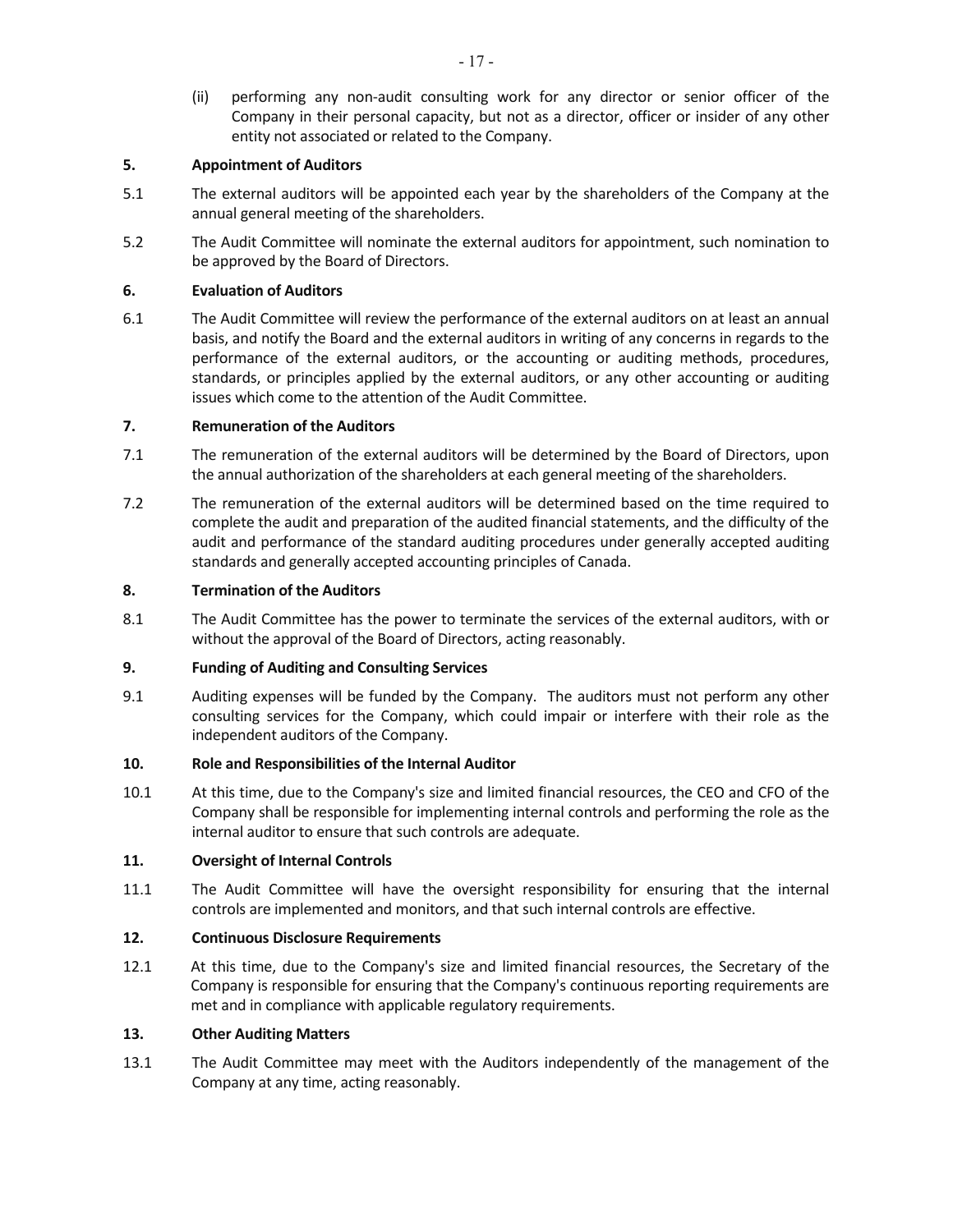13.2 The Auditors are authorized and directed to respond to all enquiries from the Audit Committee in a thorough and timely fashion, without reporting these enquiries or actions to the Board of Directors or the management of the Company.

### **14. Annual Review**

14.1 The Audit Committee Charter will be reviewed annually by the Board of Directors and the Audit Committee to assess the adequacy of this Charter.

#### **15. Independent Advisers**

15.1 The Audit Committee shall have the power to retain legal, accounting or other advisors to assist the Committee.

#### **Composition of Audit Committee**

Following the election of directors pursuant to this Information Circular, the following will be members of the Audit Committee:

| <b>Name</b>      | Independent <sup>(1)</sup> | Financially Literate <sup>(2)</sup> | <b>Education and/or Experience</b>                                                                                                                                                  |
|------------------|----------------------------|-------------------------------------|-------------------------------------------------------------------------------------------------------------------------------------------------------------------------------------|
| Stephen Williams | Yes                        | Yes                                 | Engineer, MBA and<br>Professional<br>the VP<br>Corporate Development of a reporting issuer<br>previous director of a Canadian<br>and a<br>brokerage firm.                           |
| Peter Schriber   | Yes                        | Yes                                 | in<br>Extensive<br>experience<br>merchant<br>and<br>commercial banking, specializing in corporate<br>finance as well as acting as Director and VP for<br>a Canadian brokerage firm. |
| David Wolfin     | No.                        | Yes                                 | Over 30 years experience in mining and<br>finance, CEO of the Company, and senior<br>officer and director of another reporting issuer                                               |

<sup>(1)</sup> A member of an audit committee is independent if the member has no direct or indirect material relationship with the Company, which could, in the view of the Board of Directors, reasonably interfere with the exercise of a member's independent judgment.

(2) An individual is financially literate if he has the ability to read and understand a set of financial statements that present a breadth of complexity of accounting issues that are generally comparable to the breadth and complexity of the issues that can reasonably be expected to be raised by the Company's financial statements.

### **Audit Committee Oversight**

At no time since the commencement of the Company's most recently completed financial year was a recommendation of the Audit Committee to nominate or compensate an external auditor not adopted by the Board of Directors.

### **Reliance on Certain Exemptions**

At no time since the commencement of the Company's most recently completed financial year has the Company relied on the exemption in Section 2.4 of NI 52-110 (De Minimis Non-audit Services), or an exemption from NI 52-110, in whole or in part, granted under Part 8 of NI 52-110.

### **Pre-Approval Policies and Procedures**

The Audit Committee is authorized by the Board of Directors to review the performance of the Company's external auditors and approve in advance provision of services other than auditing and to consider the independence of the external auditors, including a review of the range of services provided in the context of all consulting services bought by the Company. The Audit Committee is authorized to approve in writing any non-audit services or additional work which the Chairman of the Audit Committee deems is necessary, and the Chairman will notify the other members of the Audit Committee of such non-audit or additional work and the reasons for such non-audit work for the Committee's consideration, and if thought fit, approval in writing.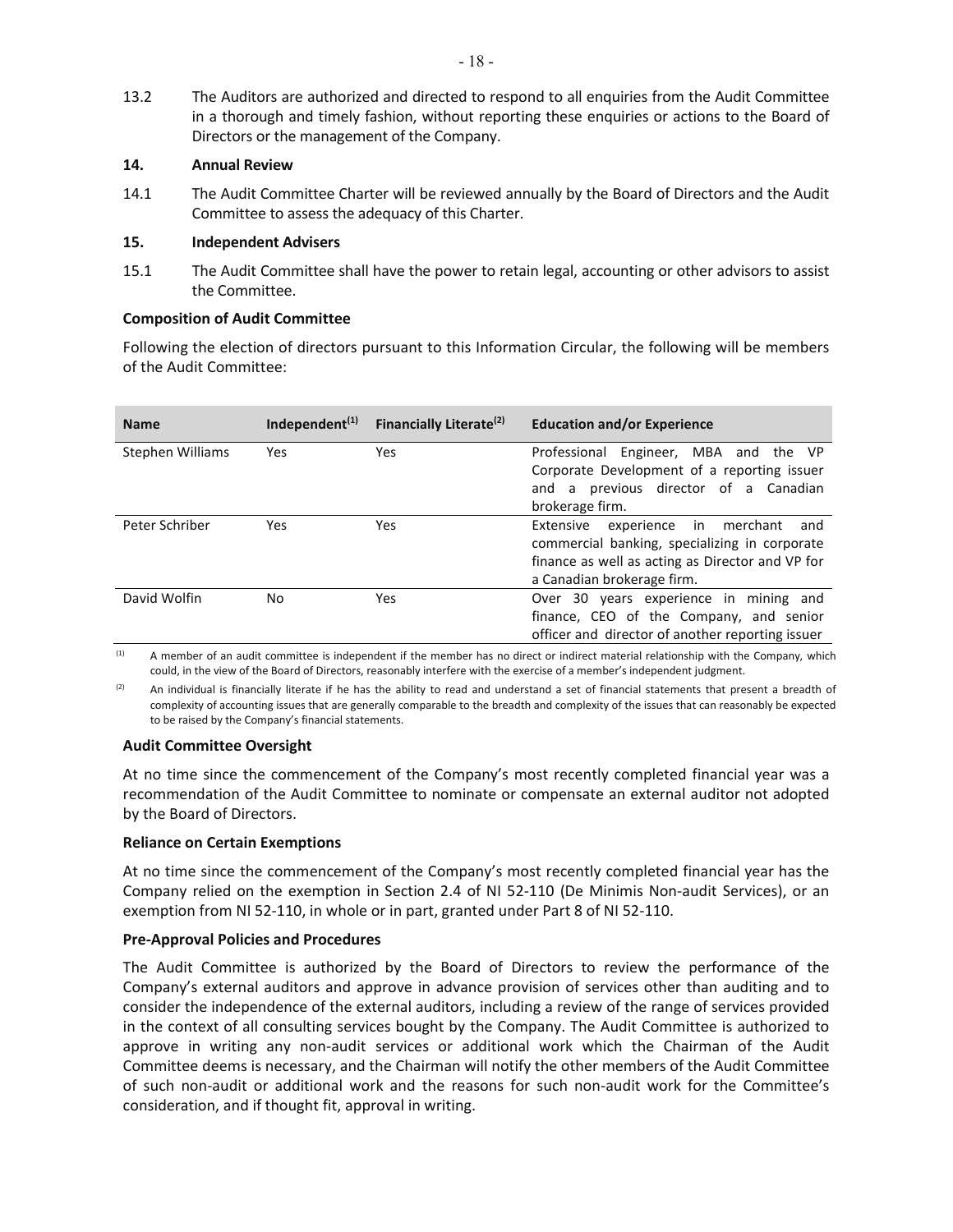#### **External Auditor Service Fees**

The fees billed by the Company's external auditors in each of the last two fiscal years for audit and non-audit related services provided to the Company or its subsidiaries (if any) are as follows:

| <b>FINANCIAL YEAR ENDING</b><br><b>DECEMBER 31</b> | <b>AUDIT FEES</b> | <b>AUDIT RELATED</b><br><b>FEES</b> | TAX $FEES(1)$ | <b>ALL OTHER FEES</b> |
|----------------------------------------------------|-------------------|-------------------------------------|---------------|-----------------------|
| 2021                                               | \$10,000          | <b>NIL</b>                          | NIL           | <b>NIL</b>            |
| 2020                                               | \$15,000          | <b>NIL</b>                          | \$2,500       | <b>NIL</b>            |

 $(1)$  Tax fees include the preparation of the Company and its subsidiary's annual tax returns.

#### **Exemption**

The Company has relied upon the exemption provided by section 6.1 of NI 52-110, which exempts a venture issuer from the requirement to comply with the restrictions on the composition of its Audit Committee and the disclosure requirements of its Audit Committee in an annual information form as prescribed by NI 52-110. The Company is a "venture issuer" as that term is defined under NI 52-110.

#### **CORPORATE GOVERNANCE**

#### **General**

The Board believes that good corporate governance improves corporate performance and benefits all shareholders. National Policy 58-201 - *Corporate Governance Guidelines* provides non-prescriptive guidelines on corporate governance practices for reporting issuers such as the Company. In addition, National Instrument 58-101 - *Disclosure of Corporate Governance Practices* ("NI 58-101") prescribes certain disclosure by the Company of its corporate governance practices. This disclosure is presented below.

#### **Board of Directors**

The Board exercises its independent supervision over the Company's management through frequent meetings of the Board.

The Board will be comprised of four (4) directors, two (2) of whom, Peter Schriber, and Stephen Williams, are independent for the purposes of NI 58-101. David Wolfin and Peter Latta are not independent since they serve as CEO and President of the Company, respectively.

#### **Directorships**

A director of the Company is also a director of another reporting issuer, as follows:

| <b>Director</b> | <b>Other Reporting Issuers</b> |  |  |  |  |
|-----------------|--------------------------------|--|--|--|--|
| David Wolfin    | Avino Silver & Gold Mines Ltd. |  |  |  |  |

#### **Orientation and Continuing Education**

New Board members receive an orientation package which includes reports on operations and results, and public disclosure filings by the Company. Board meetings are sometimes held at the Company's offices and, from time to time, are combined with presentations by the Company's management to give the directors additional insight into the Company's business. In addition, management of the Company makes itself available for discussion with all Board members.

#### **Ethical Business Conduct**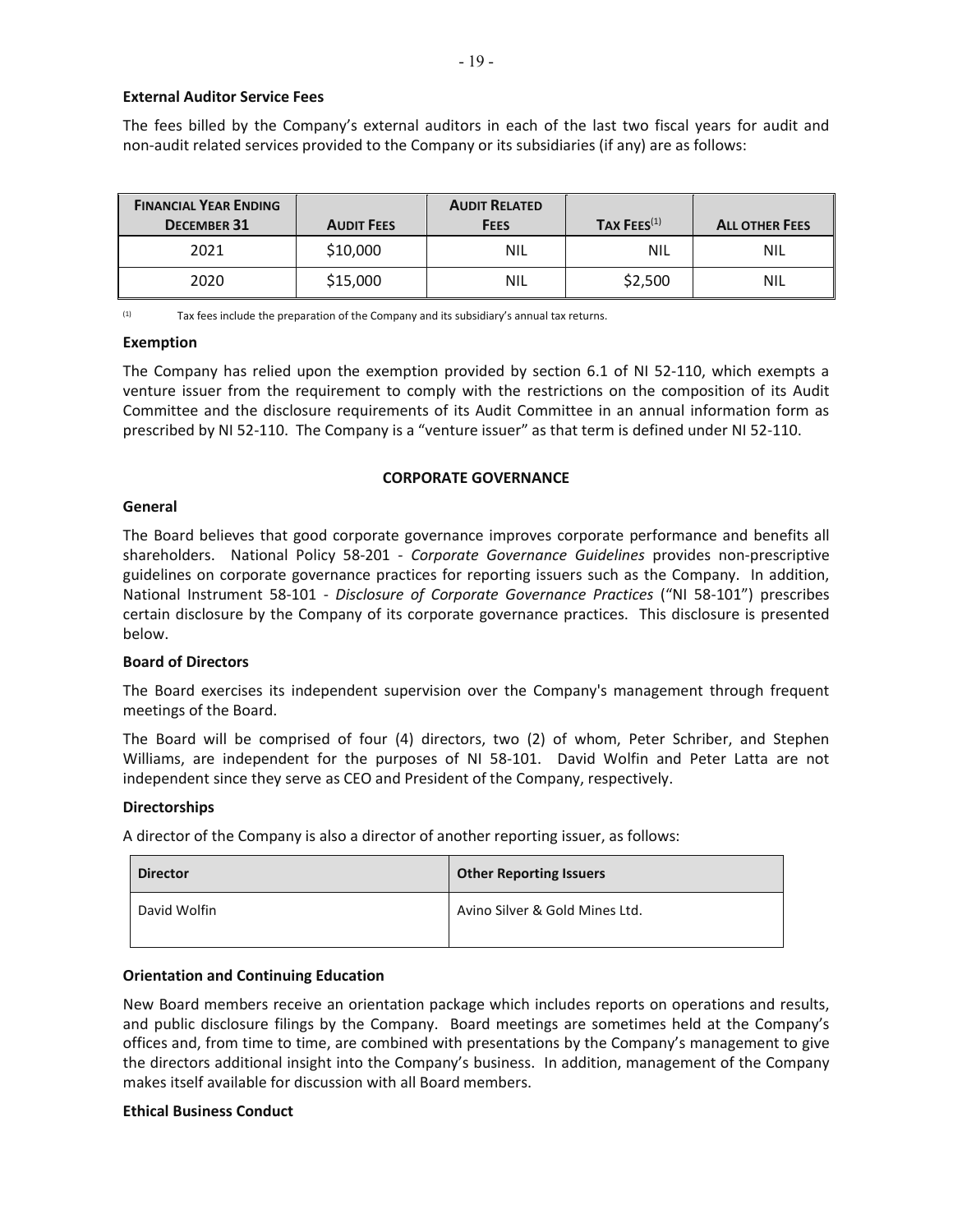$-20-$ 

The Board has found that the fiduciary duties placed on individual directors by the Company's governing corporate legislation and the common law and the restrictions placed by applicable corporate legislation on an individual director's participation in decisions of the Board in which the director has an interest have been sufficient to ensure that the Board operates independently of management and in the best interests of the Company.

## **Nomination of Directors**

The Board considers its size each year when it considers the number of directors to recommend to the shareholders for election at the annual meeting of shareholders, taking into account the number required to carry out the Board's duties effectively and to maintain a diversity of view and experience.

The Board does not have a Compensation Committee or a Nominating Committee, and these functions are currently performed by the Board as a whole.

## **Compensation**

The Company currently pays no cash compensation to its directors and believes this is appropriate at the Company's current stage of development and levels of activity.

## **Assessments**

Due to the minimal size of the Company's board of directors, no formal policy has been established to monitor the effectiveness of the directors, the Board and its committees.

### **OTHER MATTERS**

MANAGEMENT KNOWS OF NO OTHER MATTERS TO COME BEFORE THE MEETING OTHER THAN THOSE REFERRED TO IN THE NOTICE OF MEETING. HOWEVER, SHOULD ANY OTHER MATTERS PROPERLY COME BEFORE THE MEETING, THE SHARES REPRESENTED BY THE PROXY SOLICITED HEREBY WILL BE VOTED ON SUCH MATTERS IN ACCORDANCE WITH THE BEST JUDGMENT OF THE PERSONS VOTING THE SHARES REPRESENTED BY THE PROXY.

### **ADDITIONAL INFORMATION**

Additional information relating to the Company is available on SEDAR at www.sedar.com. Shareholders may contact the Company at Suite 900 - 570 Granville Street, Vancouver, B.C., V6C 3P1 to request copies of the Company's financial statements and MD&A of financial results. Financial information is provided in the Company's comparative financial statements and MD&A for its most recently completed financial year.

### **BOARD APPROVAL**

The contents of this Information Circular have been approved and its distribution has been authorized by the Directors of the Company.

Where information contained in this Information Circular, rests specifically within the knowledge of a person other than the Company, the Company has relied upon information furnished by such person.

## **By Order of the Board of Directors**

**SILVER WOLF EXPLORATION LTD.** 

*"David Wolfin"* 

*\_\_\_\_\_\_\_\_\_\_\_\_\_\_\_\_\_\_\_\_\_\_\_\_\_\_\_\_\_\_\_\_*  David Wolfin, Chief Executive Officer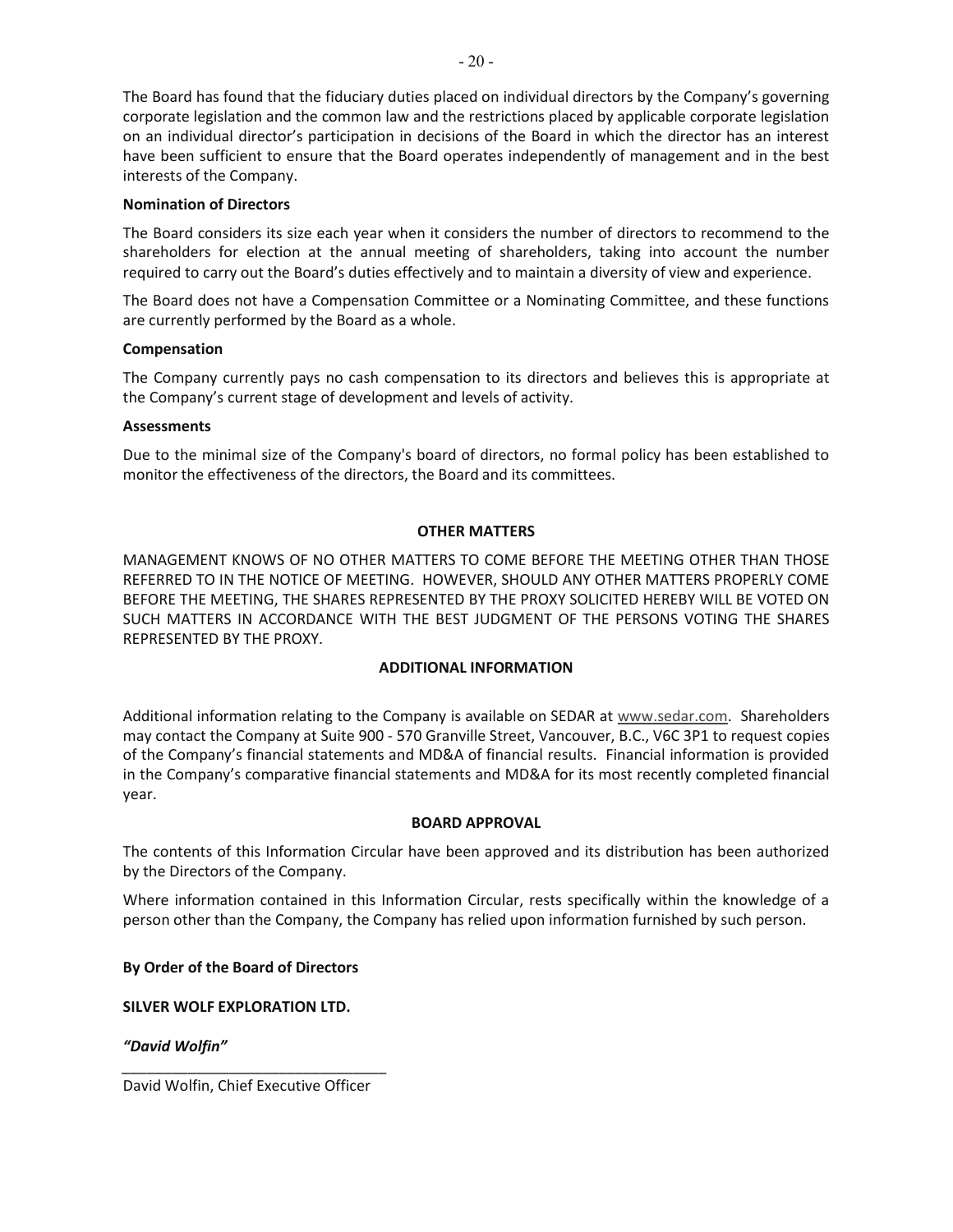# **SILVER WOLF EXPLORATION LTD.**



8th Floor, 100 University Avenue Toronto, Ontario M5J 2Y1 www.computershare.com

**Security Class**

**Holder Account Number**

## **Voting Instruction Form ("VIF") - Annual General Meeting to be held on June 23, 2022 at 10:00 a.m. Pacific Daylight Time**

# **NON-REGISTERED (BENEFICIAL) SECURITYHOLDERS**

- 1. We are sending to you the enclosed proxy-related materials that relate to a meeting of the holders of the series or class of securities that are held on your behalf by the intermediary identified above. Unless you attend the meeting and vote in person, your securities can be voted only by management, as proxy holder of the registered holder, in accordance with your instructions.
- 2. **We are prohibited from voting these securities on any of the matters to be acted upon at the meeting without your specific voting instructions.** In order for these securities to be voted at the meeting, **it will be necessary for us to have your specific voting instructions.** Please complete and return the information requested in this VIF to provide your voting instructions to us promptly.
- 3. If you want to attend the meeting and vote in person, please write your name in the place provided for that purpose in this form. You can also write the name of someone else whom you wish to attend the meeting and vote on your behalf. Unless prohibited by law, the person whose name is written in the space provided will have full authority to present matters to the meeting and vote on all matters that are presented at the meeting, even if those matters are not set out in this form or the information circular. Consult a legal advisor if you wish to modify the authority of that person in any way. If you require help, please contact the Registered Representative who services your account.
- 4. **This VIF should be signed by you in the exact manner as your name appears on the VIF. If these voting instructions are given on behalf of a body corporate set out the full legal name of the body corporate, the name and position of the person giving voting instructions on behalf of the body corporate and the address for service of the body corporate.**
- 5. If a date is not inserted in the space provided on the reverse of this VIF, it will be deemed to bear the date on which it was mailed by management to you.
- 6. **When properly signed and delivered, securities represented by this VIF will be voted as directed by you, however, if such a direction is not made in respect of any matter, and the VIF appoints the Management Nominees, the VIF will direct the voting of the securities to be made as recommended in the documentation provided by Management for the meeting.**
- 7. Unless prohibited by law, this VIF confers discretionary authority on the appointee to vote as the appointee sees fit in respect of amendments or variations to matters identified in the notice of meeting or other matters as may properly come before the meeting or any adjournment thereof.
- 8. By providing voting instructions as requested, you are acknowledging that you are the beneficial owner of, and are entitled to instruct us with respect to the voting of, these securities.
- 9. If you have any questions regarding the enclosed documents, please contact the Registered Representative who services your account.
- 10. This VIF should be read in conjunction with the information circular and other proxy materials provided by Management.

**VIFs submitted must be received by 10:00 a.m., Pacific Daylight Time, on Tuesday, June 21, 2022.**

## **VOTE USING THE TELEPHONE OR INTERNET 24 HOURS A DAY 7 DAYS A WEEK!**



**•** Call the number listed BELOW from a touch tone telephone.

**1-866-734-VOTE (8683) Toll Free**



**•** Go to the following web site: www.investorvote.com

**• Smartphone?** Scan the QR code to vote now.



#### **If you vote by telephone or the Internet, DO NOT mail back this VIF.**

**Voting by mail** may be the only method for securities held in the name of a corporation or securities being voted on behalf of another individual. **Voting by mail or by Internet** are the only methods by which a holder may choose an appointee other than the Management appointees named on the reverse of this VIF. Instead of mailing this VIF, you may choose one of the two voting methods outlined above to vote this VIF.

**To vote by telephone or the Internet, you will need to provide your CONTROL NUMBER listed below.**

#### **CONTROL NUMBER**